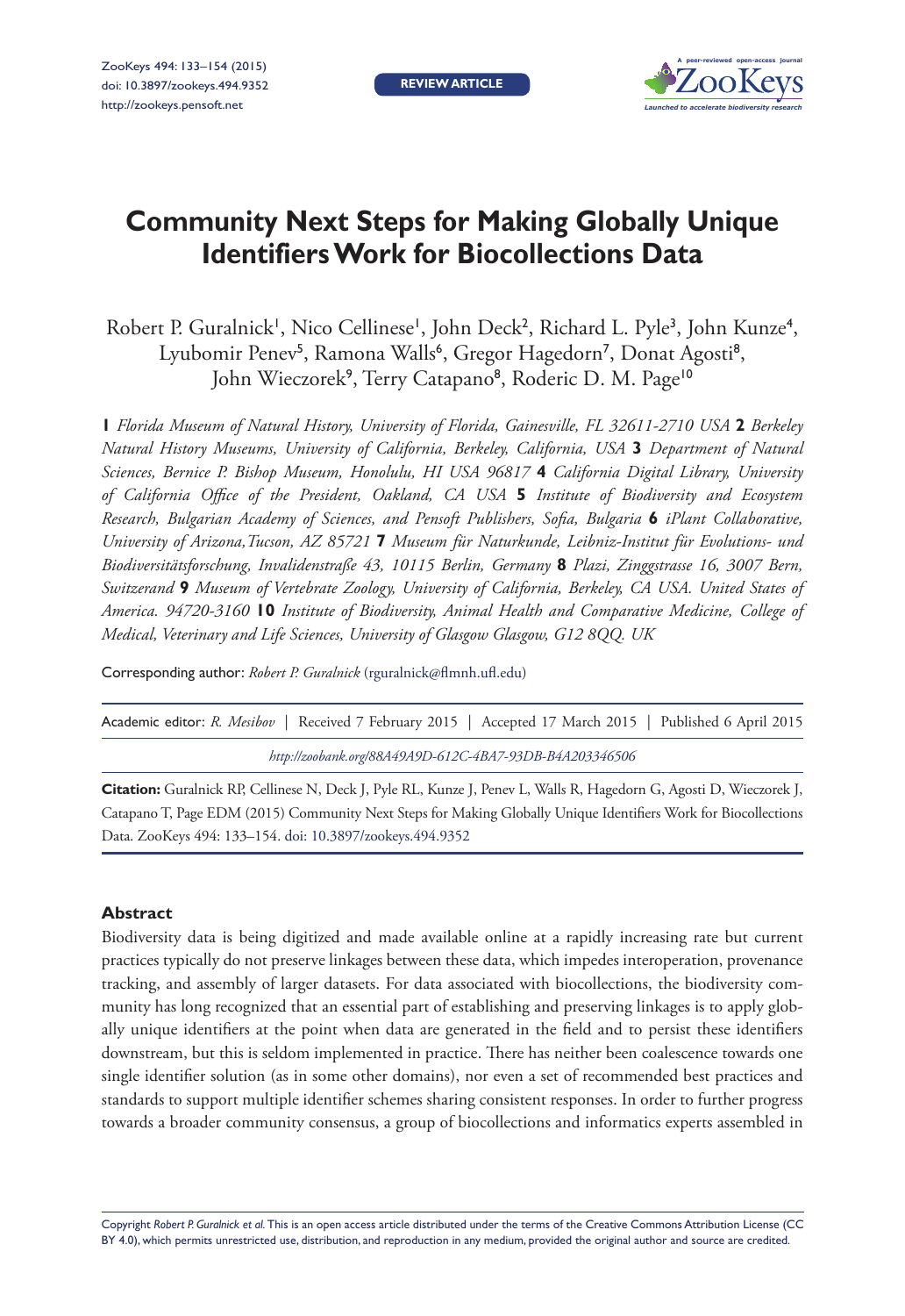Stockholm in October 2014 to discuss community next steps to overcome current roadblocks. The workshop participants divided into four groups focusing on: identifier practice in current field biocollections; identifier application for legacy biocollections; identifiers as applied to biodiversity data records as they are published and made available in semantically marked-up publications; and cross-cutting identifier solutions that bridge across these domains. The main outcome was consensus on key issues, including recognition of differences between legacy and new biocollections processes, the need for identifier metadata profiles that can report information on identifier persistence missions, and the unambiguous indication of the type of object associated with the identifier. Current identifier characteristics are also summarized, and an overview of available schemes and practices is provided.

#### **Keywords**

Biocollections, identifiers, Globally Unique Identifiers, GUIDs, field collections, legacy collections, linked open data, semantic publishing

#### **Introduction**

The current biodiversity and genomic fields are characterized by large and rapidly growing digital datasets. While this trend in digitizing the global biodiversity knowledge base is valuable and important for accessing and synthesizing biodiversity information in the era of the Internet and Big Data, much of this information remains only loosely integrated. Efforts to cross-link otherwise disconnected silos of data (Page 2008, 2009) still rely on largely imprecise points of intersection, such as text-string taxon names (as proxies for taxon concepts), combinations of institution codes, collection codes, and catalog numbers (as labels for biological specimens and other samples), and aggregates of metadata that allow inferring equivalency (e.g., a combination of place, time, and participants for collecting events).

The necessary solution to build more connected, cross-linked and digitially accessible Internet content is to assign recognizable, persistent, globally unique, stable identifiers to biocollections specimens and data objects. While effort has been put forth on applicability statements for both Life Science Identifiers (LSIDs) and globally unique identifiers (GUIDs) (Pereira et al. 2007, Richards 2009), and on other fronts (Pyle 2006, Cryer et al. 2009, Baskauf 2010, Richards et al. 2011, TDWG 2013, Bouchout Declaration 2014), no single solution or clear best practice has taken hold in the biocollections community. To illustrate, Table 1 shows some example of identifiers associated with data mobilised by GBIF and includes LSIDs, URNs, HTTP-URIs (URLs) of various types, and DOIs (See Box 1 for explanations of abbreviations used in this article). The community has also struggled to define its view on identifier and dereferencing service persistence, and whether physical objects and abstract concepts should have identifiers that include embedded information on dereferencing services and protocols (a dereferenceable identifier contains an Internet protocol that directs a client to information about the resource it identifies), or whether functions of object identification and dereferencing should be decoupled. Further, and perhaps most important, the next steps towards a community-wide GUID solution are unclear.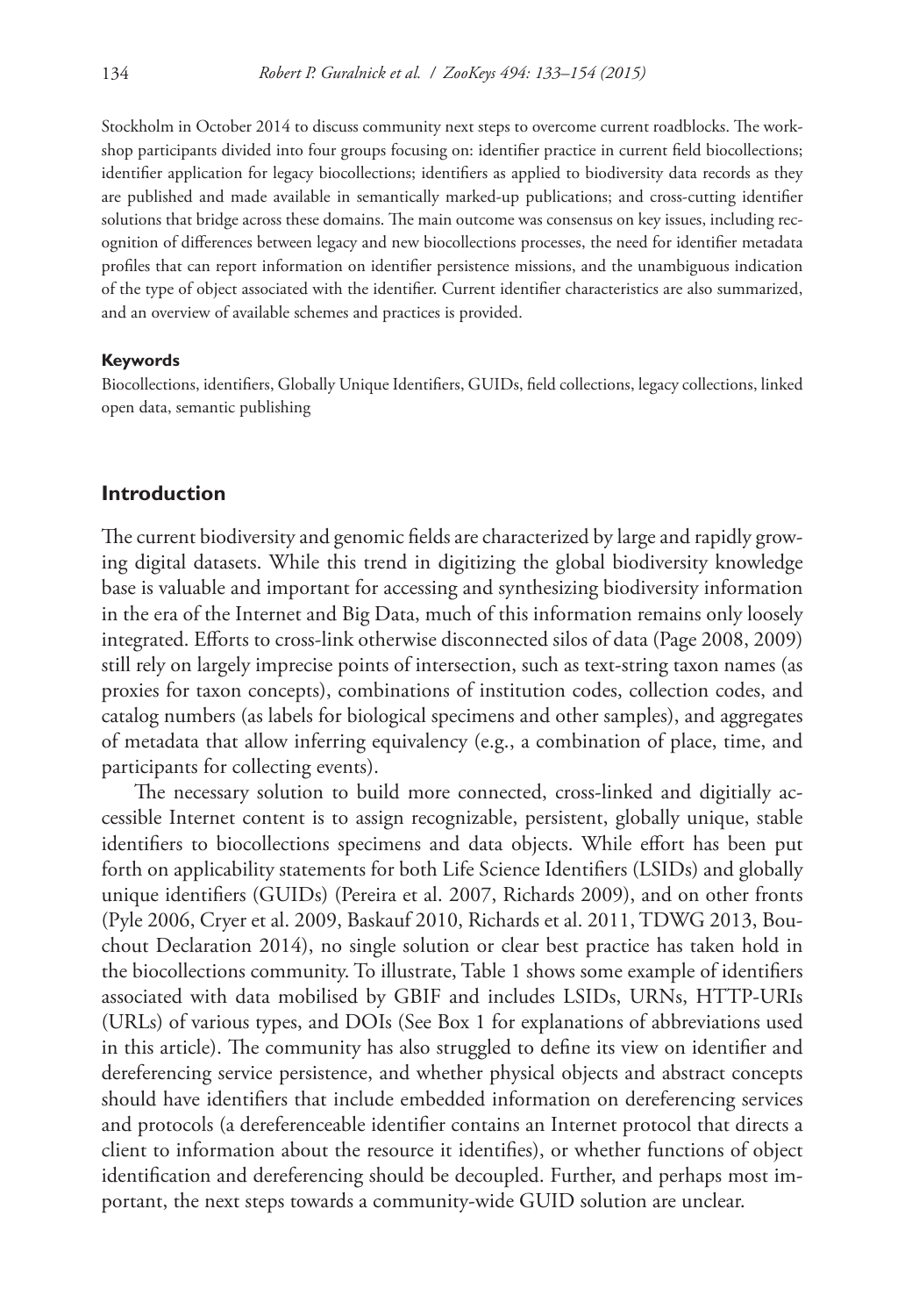| <b>GBIF</b><br>occurrence | <b>Identifier</b><br>type                                          | <b>Identifier</b>                                                                     | Catalog<br>number         | Collection                                              |
|---------------------------|--------------------------------------------------------------------|---------------------------------------------------------------------------------------|---------------------------|---------------------------------------------------------|
| 872747863                 | <b>LSID</b>                                                        | urn:lsid:biosci.ohio-state.edu:osuc<br><b>OSUC 169968</b><br>occurrences: OSUC_169968 |                           | C.A. Triplehorn Insect<br>Collection                    |
| 896421698                 | <b>URN</b>                                                         | urn:occurrence:Arctos:MVZ:Bi<br>rd:157675:1526959                                     | MVZ 157675                | MVZ Bird Collection                                     |
| 784060956                 | <b>UMMZ 71041</b><br><b>URN</b><br>urn:catalog:UMMZ:Mammals:171041 |                                                                                       | UMMZ Mammal<br>Collection |                                                         |
| 575336458                 | <b>HTTP URI</b>                                                    | http://data.rbge.org.uk/herb/E00115694                                                | E00115694                 | Royal Botanic Garden<br>Edinburgh Herbarium             |
| 1050474791                | <b>HTTP URI</b>                                                    | http://arctos.database.museum/guid/<br>UAM:Ento:230092                                | <b>UAM 230092</b>         | <b>UAM</b> Entomology<br>Collection                     |
| 1050474791                | DOI                                                                | 10.7299/X7VQ32SJ                                                                      | <b>UAM 230092</b>         | <b>UAM</b> Entomology<br>Collection                     |
| 624211191                 | <b>UUID</b>                                                        | EF0A4D3E-702F-4882-81B8-<br>CA737AEB7B28                                              | UF 161444                 | <b>UF FLMNH</b><br>Ichthyology                          |
| 476850316                 | Darwin<br>Core Triplet                                             | MCZ:Mamm:8831                                                                         | <b>MCZ 8831</b>           | Museum of<br>Comparative Zoology,<br>Harvard University |

**Table 1.** Examples of identifiers in use for biological samples in the GBIF database.

Box 1. Abbreviations and the full spelled out version or more detailed meaning.

| <b>ABCD</b>     | Access to Biological Collections Data                           |
|-----------------|-----------------------------------------------------------------|
| <b>ARK</b>      | Archival Resource Key                                           |
| <b>BCO</b>      | <b>Biological Collections Ontology</b>                          |
| DMP             | Data Management Plan                                            |
| DOI             | Digital Object Identifier                                       |
| EZID            | A type of identifier & system run by California Digital Library |
| <b>GBIF</b>     | Global Biodiversity Information Facility                        |
| <b>GRBio</b>    | Global Repository of Biorepositories                            |
| <b>GUID</b>     | Globally Unique Identifier                                      |
| <b>HTTP-URI</b> | HTTP Uniform Resource Identifier                                |
| <b>IGSN</b>     | <b>International Geosample Number</b>                           |
| <b>LOD</b>      | Linked Open Data                                                |
| <b>LSID</b>     | Life Sciences Identifier                                        |
| <b>NEON</b>     | National Ecological Observatory Network                         |
| <b>OCR</b>      | <b>Optical Character Recognition</b>                            |
| <b>TDWG</b>     | <b>Biodiversity Information Standards</b>                       |
| URI             | Uniform Resource Identifier                                     |
| URL             | Uniform Resource Locator                                        |
| <b>URN</b>      | Uniform Resource Name                                           |
| <b>UUID</b>     | Universally Unique Identifier                                   |

The application of identifiers to biocollections and the physical (and conceptual) objects they contain is complicated by both long and ingrained identifier curation practice, and a rapidly changing technology landscape. Legacy collections often have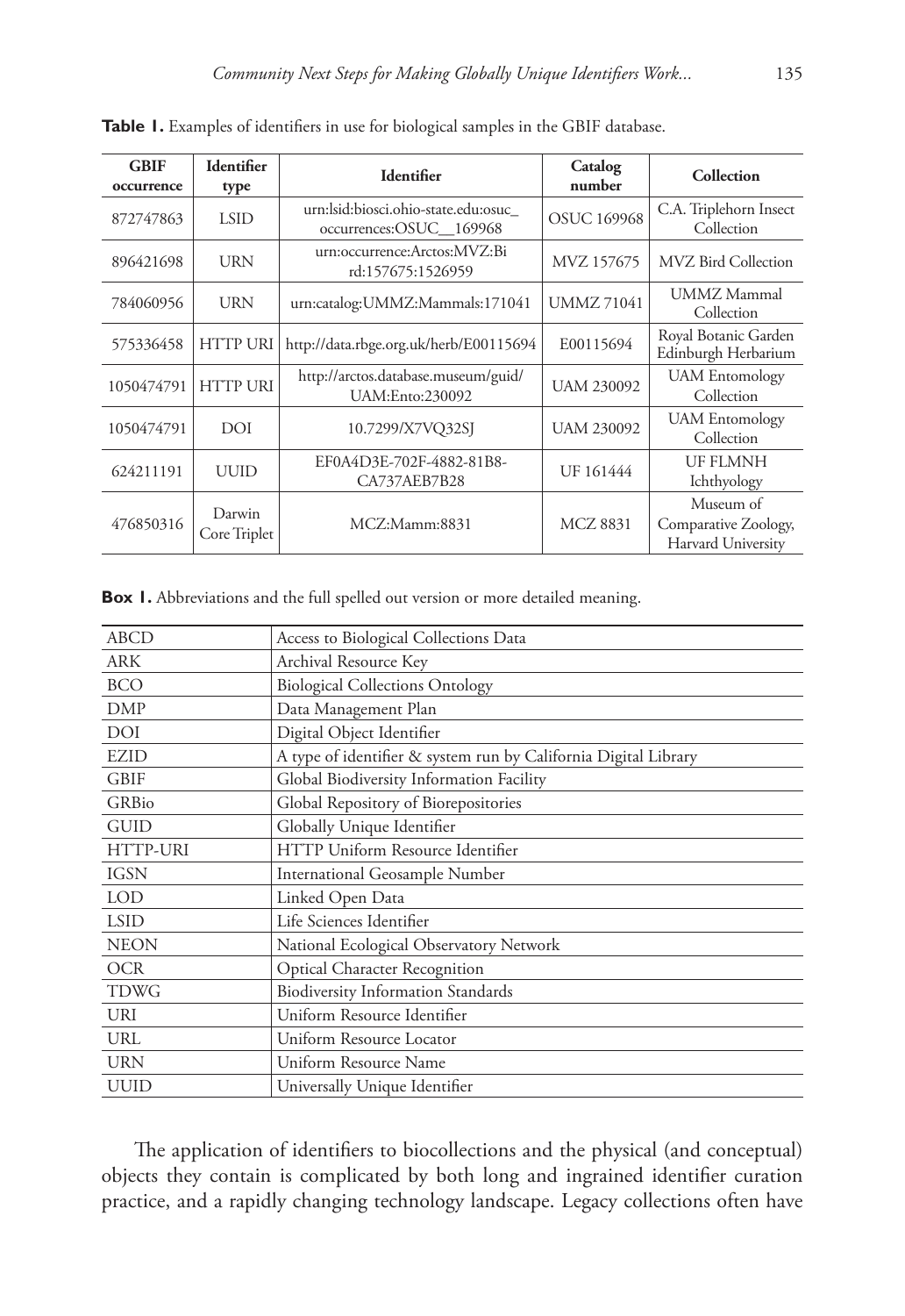a checkered past of provenance-tracking; as a result, essential linkages between data and collections have been lost due to lack of coordination and data practices predating digital recording. New, "born-digital" sampling methods promise to open floodgates of data and can make it easier to assign globally unique identifiers at the point of data creation. Thus, the optimal identifier solutions for new collections may be different than those for legacy data. Adding to the challenge, vast amounts of biodiversity data are in the scientific literature, which is the oldest form of biodiversity reporting. These data can be mined from the legacy literature but are largely "hidden" in non-semantic formats. In the future, advances in digital publishing will enable data to be more thoroughly linked to the literature, and vice-versa (Penev et al. 2010), thus laying the foundation for new best practices for citing datasets by means of identifiers.

In order to further progress on this critical issue, a group of biocollections and biodiversity informatics experts and stakeholders (Appendix 1) assembled at the Stockholm Museum of Natural History, 25–26 October 2014 to lay out a set of recommendations and next steps for community-wide approaches to globally unique identifier assignment, persistence, and dereferencing. After the opening discussions and compiling of key identifier characteristics (Box 2), the participants organized into four subgroups during the meeting: New biocollections, legacy biocollections, semantically enabled publications, and cross-cutting issues. In this paper we review the workshop results under those four headings and summarise consensus views on what should happen next.

#### **Application of Identifiers to Newly Collected Field Biocollections**

Field biocollections are extraordinarily diverse and continue to grow in scope and scale with the advent of novel technologies such as environmental DNA analyses (e.g., metagenomics), and new continental field-based endeavors such as the National Ecological Observatory Network (NEON; <http://www.neoninc.org/>) in the United States. Current practices in field collecting are highly heterogeneous and often based on traditional practices of local identifier assignment. Traditionally, "field numbers" are assigned prior to the specimen being fully accessioned. More permanent identifiers (which are also often only locally unique within an institution) are assigned when specimens are accessioned in a collection. In some cases, organizations and communities are already using globally unique identifier systems and even assigning permanent UUIDs for field collection objects while still in the field (as is planned by NEON). In contrast, the geology community has rallied around International Geo Sample Numbers (IGSNs; [http://www.geosamples.org/igsnabout\)](http://www.geosamples.org/igsnabout), which provide not just global uniqueness, but also minting authority, governance, and a set of services for resolving those numbers that are managed centrally. The lack of consistent practices in biological field sampling compared to what has been accomplished in geology is a lamentable drawback in biodiversity research.

The assignment of local identifiers (e.g., catalog numbers) to specimens for internal management purposes and for external referencing has been the standard practice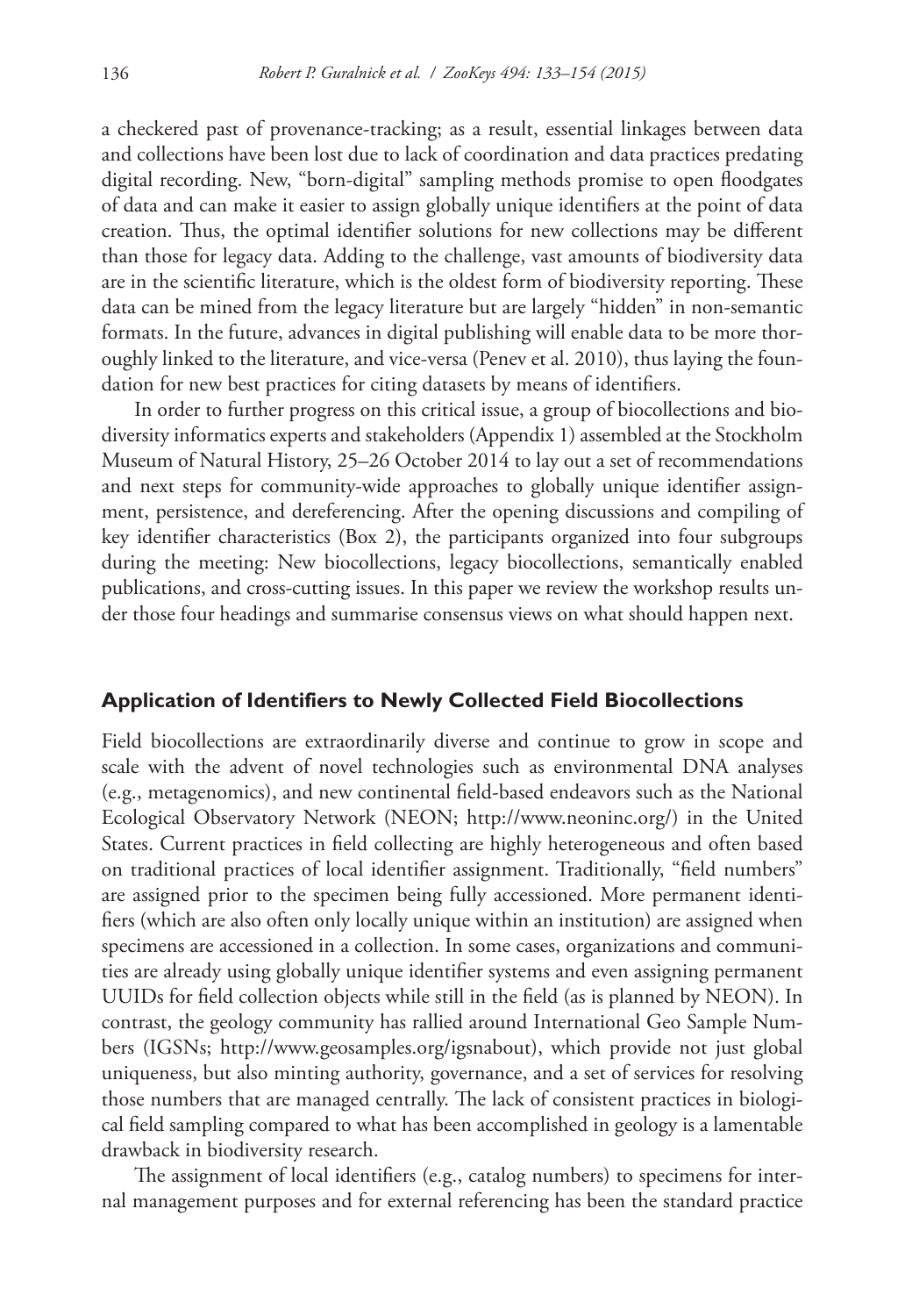**Box 2.** Below the main characteristics of identifier schemes are listed. The list is not meant to be exhaustive but is intended to cover the major differences across different approaches.

|                          | Identifier Schemes:                                                                                                                                                                                                                                                                                                                                                                                                                               |
|--------------------------|---------------------------------------------------------------------------------------------------------------------------------------------------------------------------------------------------------------------------------------------------------------------------------------------------------------------------------------------------------------------------------------------------------------------------------------------------|
|                          | support <b>locally unique</b> (e.g., catalog numbers) and/or <b>globally unique</b> (e.g. DOIs, URLs or<br>UUIDs) identifiers. Global uniqueness is vital to minimize ambiguity;                                                                                                                                                                                                                                                                  |
| $\overline{\phantom{a}}$ | provide identifiers that are <b>actionable.</b> Actionable identifiers may rely on special knowledge<br>(e.g. for LSIDs, DOIs, or http services for plain identifiers) or they may rely on Internet<br>standards (URIs);                                                                                                                                                                                                                          |
| $\overline{\phantom{a}}$ | may require resolvers to support access to the <b>object</b> and to its <b>metadata</b> ; for example, <b>content</b><br>negotiation (e.g., used by Linked Open Data) supports the provision of a human-readable<br>object in one context and machine-readable metadata (e.g., RDF, JSON) in another context;<br>additionally, <i>inflections</i> (e.g., ARK) let an ordinary user add to the identifier to request the<br>object or its metadata |
|                          | may use centralized (e.g., purl.org, doi.org, n2t.net) or decentralized dereferencing hosts<br>(e.g., an institutional site);                                                                                                                                                                                                                                                                                                                     |
|                          | may support <b>transparent identifiers</b> (e.g., identifier strings that contain information which<br>can lead to semantic guesses by humans, such as collection numbers, collectors' initials, or<br>institutional names) or <b>opaque identifiers</b> , e.g. strings of letters and digits created by software<br>(counter, UUID generator, Noid minter);                                                                                      |
|                          | may come with fees for creation of an identifier (e.g. DOIs);                                                                                                                                                                                                                                                                                                                                                                                     |
|                          | may come with fees for the use of the resolver; these fees, which affect scalability, are separate<br>from the time and effort required of end-providers no matter which identifier scheme they use<br>(object curation, disk storage, updating resolver data as the object moves, etc.);                                                                                                                                                         |
|                          | may come with metadata requirements (e.g., DataCite DOIs) or guidelines; presence or<br>absence of citation metadata can affect visibility;                                                                                                                                                                                                                                                                                                       |
| $\overline{\phantom{a}}$ | may come with administrative tools for central identifier registration; besides recording                                                                                                                                                                                                                                                                                                                                                         |
|                          | metadata, registration enters identifiers into a database so that the resolver host can look it                                                                                                                                                                                                                                                                                                                                                   |
|                          | up and forward requests to the object's current location; for example, user interfaces and APIs<br>exist for EZID ARKs, DataCite DOIs, Handles, and PURLs                                                                                                                                                                                                                                                                                         |
|                          |                                                                                                                                                                                                                                                                                                                                                                                                                                                   |

of biocollections for centuries. As long as humans need to communicate with other humans about specimens, this practice will (and should) continue. By themselves, however, such local identifiers ultimately lead to reduced value of specimens if they are used as the nexus to which all other derived, digitized data connect. The main problem is that local identifiers are not sufficient for linking data across the Internet; globally unique and persistent identifiers are a requirement for this. Thus, to maximize the value of specimens for both human-human communication and human-computer (as well as computer-computer) communication, globally unique identifiers should be issued to data objects together with local identifiers.

### **Roadblocks**

Providing a chain of provenance for specimens and related data is a major challenge and has a set of roadblocks along multiple dimensions. Traditional field collecting methods are ingrained in many scientists. The informatics community needs to reach out more effectively and explain to scientists the limitations of existing workflows and why an identifier scheme built around global uniqueness is not only necessary from an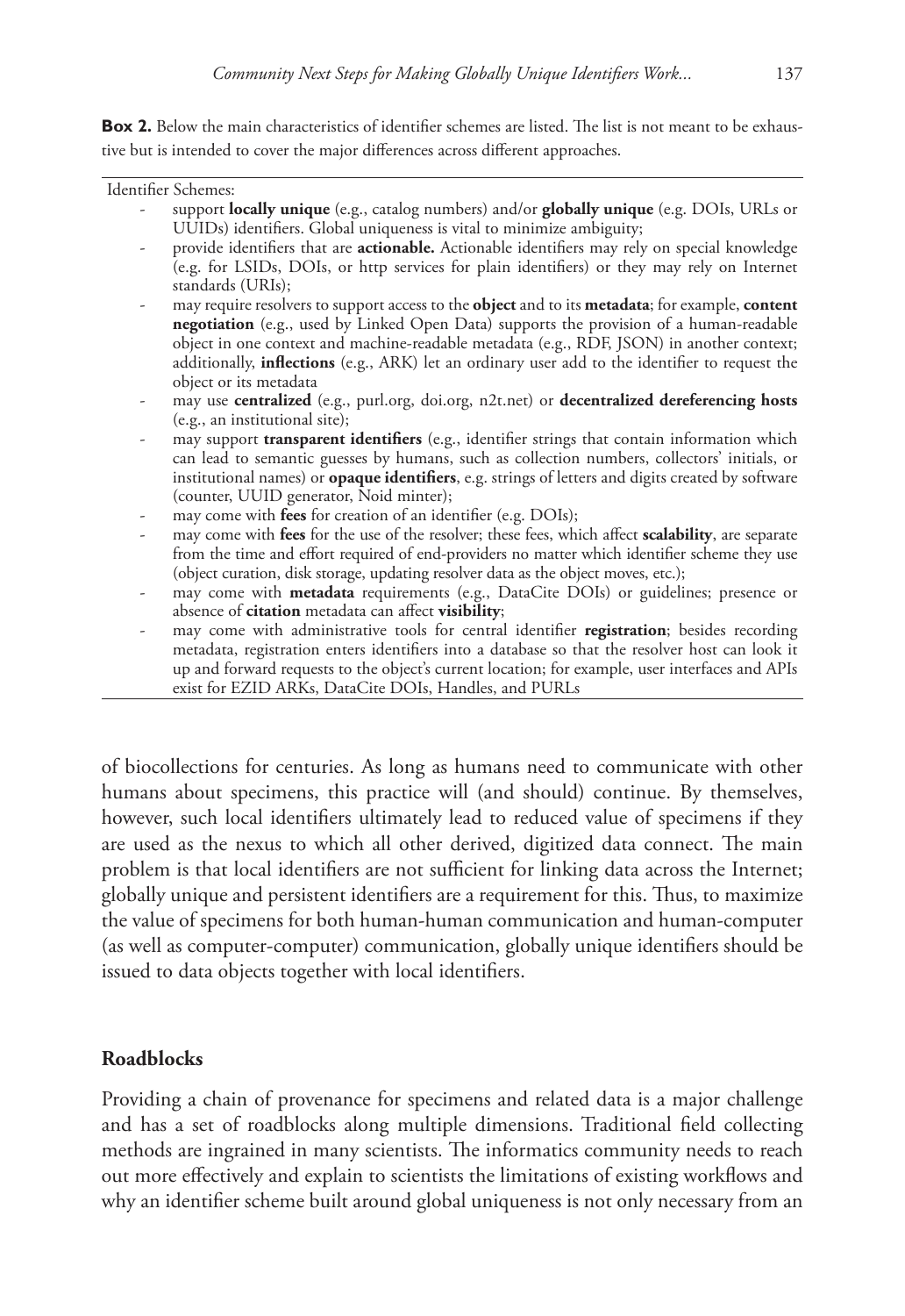informatics standpoint, but would dramatically enhance the value of data for re-use, syntheses and analyses. Identifier solutions must support scientists' current practices and create minimal burden during the collecting process. The solution should provide incentives for adoption, both in the field and in downstream information systems. In particular, effort is needed to ensure perpetuation of field-assigned identifiers through to more permanent data curation steps. Whatever underlying identifier system is chosen, it needs to be robust in preventing the same identifiers from being assigned to different objects (and, ideally, reducing circumstances where the same object receives multiple identifiers).

An additional roadblock is a lack of clarity as to which classes of objects, concepts, or events identifiers should be assigned. Should GUIDs be associated with the actual, physical specimen or with the derived digital (e.g. images) or physical (e.g. tissues) derivatives? Focusing on biocollections specimens as material samples helps semantically clarify what bears the identifier, but many other modeling challenges relating measurement processes etc. to specimens still remain. Even for physical specimens, there are challenges in defining the types of entities that can constitute a specimen, which range from a distinct organism to a part of an organism, to a set of organisms, to abiotic samples containing specimens (e.g., a jar of seawater).

#### **Next Steps**

For newly collected samples, a highly desirable next step is the ability to assign globally unique identifiers directly to newly collected specimens or mixed samples in the field or shortly thereafter. In many cases, it may be desirable that these identifiers be pre-minted and written into a physical barcode or QR-Code, perhaps in conjunction with a human-friendly identifier. Figures 1 and 2 show different examples, the first representing a traditional biocollections object and the second depicting masslabeling of tubes associated with collections samples. Assigning GUIDs to specimens at the time of collection allows field researchers to publish references to recently collected specimens without waiting for institutional identifiers that are assigned during the accession process. Beyond simply assigning unique identifiers in the field, it is critical that these identifiers persist perpetually with the objects they identify and all descendant samples, subsamples, analyses, data and publications referring to them, ensuring an unbroken chain of data provenance. In the best of all possible worlds, identifiers assigned in the field are retained as the permanent institutional identifier during accessioning.

It is not feasible (or, at this stage, even desirable) for the entire biodiversity community to adopt a single implementation for identifiers. However, evaluation of the available technical solutions is a high priority, and the scope of solutions includes IG-SNs, DOIs, EZID ARKs, LOD-URIs and UUIDs (comparisons among many of the different options are shown in Table 2 and a comparison of more or less centrally managed mapping and redirection services is shown in Figure 3). The group explored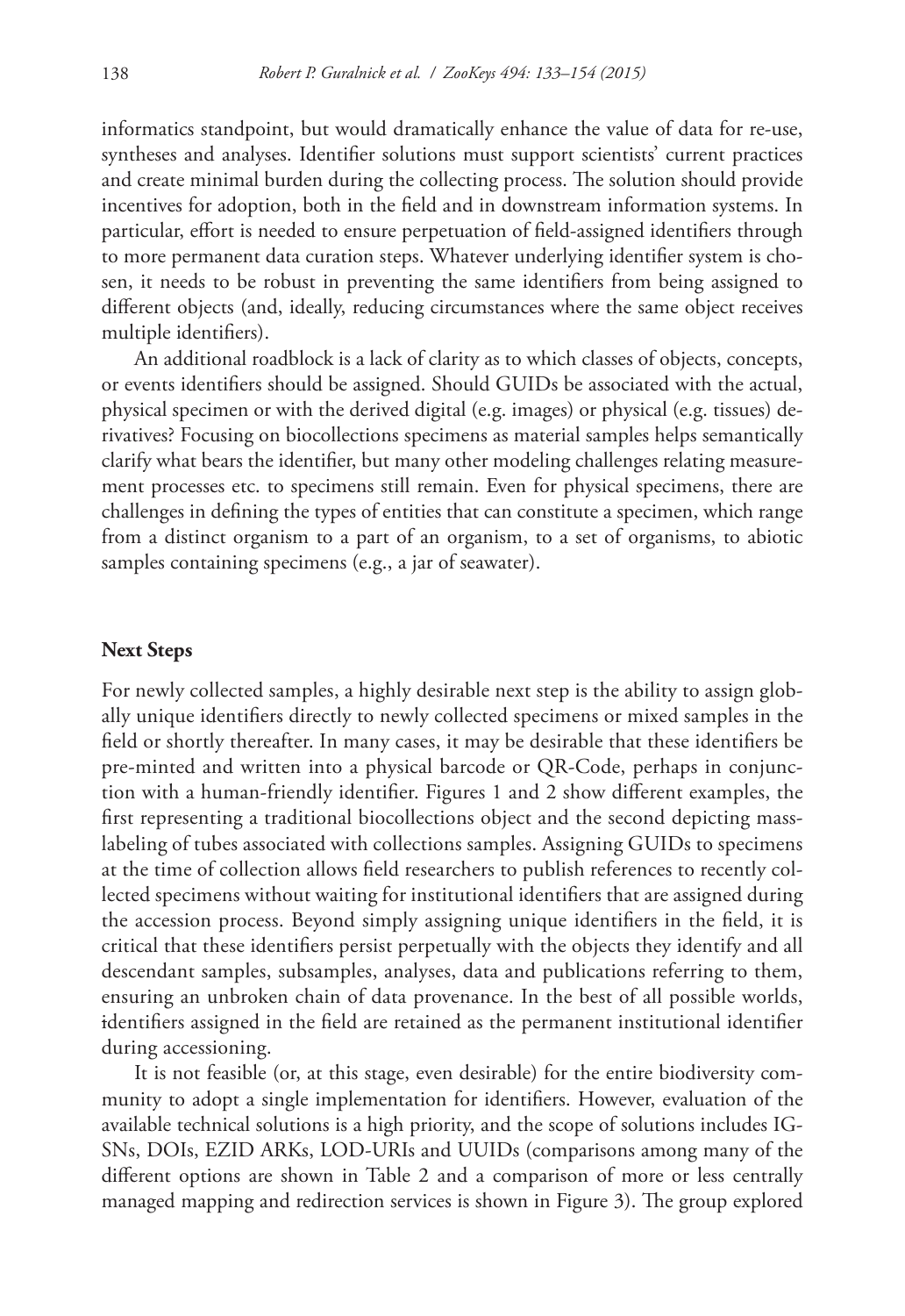

**Figure 1.** Example of UUIDs embedded within QR-Codes on microcentrifuge tube labels. The 5 mm × 5 mm QR-Codes (Version 2) are printed with a standard laser printer on sheets of self-adhesive 9 mm dots, and scan reliably with a standard barcode reader, while still providing room for a human-readable 5-character prefix + 5-digit number (the human-readable number and UUID are permanently cross-linked in the data management system). Photo: Robert K. Whitton.

several different viewpoints promoting the utilization of HTTP URIs for all identifiers and did not reach a consensus. HTTP URIs have the advantage that they provide a semantic web compatible default dereferencing method through the standard http protocol and can be flexibly constructed (Hagedorn et al. 2013). The advantage of many identifiers not being a HTTP URI is that the omission of a default dereferencing method avoids potential confusion and may allow for even greater flexibility. However, we recommend all identifiers have the ability to be dereferenceable through at least one http-based service, even if the http-form is not preferred.

The group strongly suggested that an immediate next step would be to prototype solutions to create persistent identifiers built on different, existing platforms. Such prototypes would engage stakeholders in testing and feedback in order to refine prototypes. The prototypes could also spawn key actions, including more focused workshops/hackathons, perhaps in the context of the Taxonomic Databases Working Group meetings (TDWG), with the goal of reporting outputs of such trials. TDWG, in particular, is a crucial stakeholder as an international standards organization for biodiversity objects and data.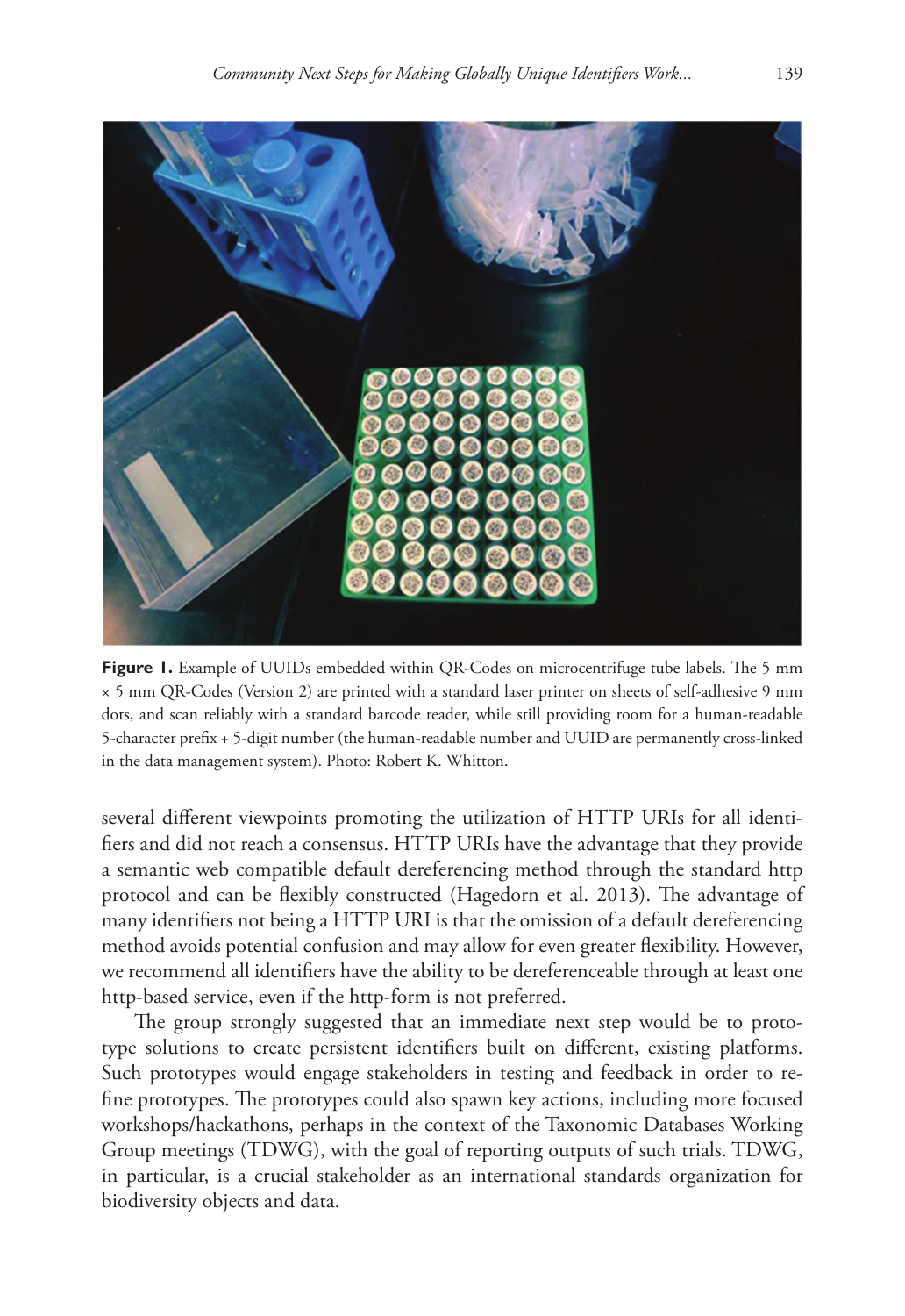Limboria figulene" A  $ECTO$ Tromsom Vom Odontotrema figulinum (Norman) Diederich (lectolypus) det. Paul Diederich, Luxembourg ( $\sqrt{2}$ .2002) Letharicola figulina (None)<br>Lumbor PD. Hawken - Letotypus  $I$  $R$ ,  $1983$ det. H.T. Lumbsof

**Figure 2.** Example of a PURL-URI as a QR-Code, in this example attached to a digitised lichen type specimen in the Natural History Museum, University of Oslo. The QR-Code corresponds to [http://purl.](http://purl.org/nhmuio/id/c1a8b878-a4f9-448b-be00-26cbad58b11c) [org/nhmuio/id/c1a8b878-a4f9-448b-be00-26cbad58b11c.](http://purl.org/nhmuio/id/c1a8b878-a4f9-448b-be00-26cbad58b11c)

Scaling up to a larger system will require obtaining funding to support development. A fruitful path would be to align a few organizations that are working nationally or globally (e.g., NEON, iPlant ([http://iplant.org\)](http://iplant.org), iDigBio, Critical Zone Observatories, Consortium of European Taxonomic Facilities) to adopt an early version of the system and to show interoperability and enhanced ability for tracking specimens and their derivatives as an outcome. For those more at the longer-tail of the specimen curation process, such as smaller biocollections or individual labs, incentives for adopting a system to replace the local numbering systems currently in practice could help coalesce efforts, and could further promote the value of such approaches when putting together data management plans (DMP) for funding agencies. In particular, identifier-specific DMP Tool [\(https://dmptool.org/\)](https://dmptool.org/) template content should be provided. Finally, with the strong growth of handheld devices, the biodiversity informatics community should work to produce tools for assigning identifiers with such devices.

A more detailed implementation proposal could be specified just for field collections, as part of a TDWG task group, leading to a community input and review process. This would be one key part of a larger effort to identify and reach out to national and international stakeholder groups, including collection managers, aggregators, publishers, scientists, funding agencies, downstream users of the data, and developers of software (e.g., Specify, [http://specifyx.specifysoftware.org/;](http://specifyx.specifysoftware.org/) Symbiota, [http://symbiota.](http://symbiota.org/docs/) [org/docs/](http://symbiota.org/docs/); and in-house software used by aggregators such as GBIF).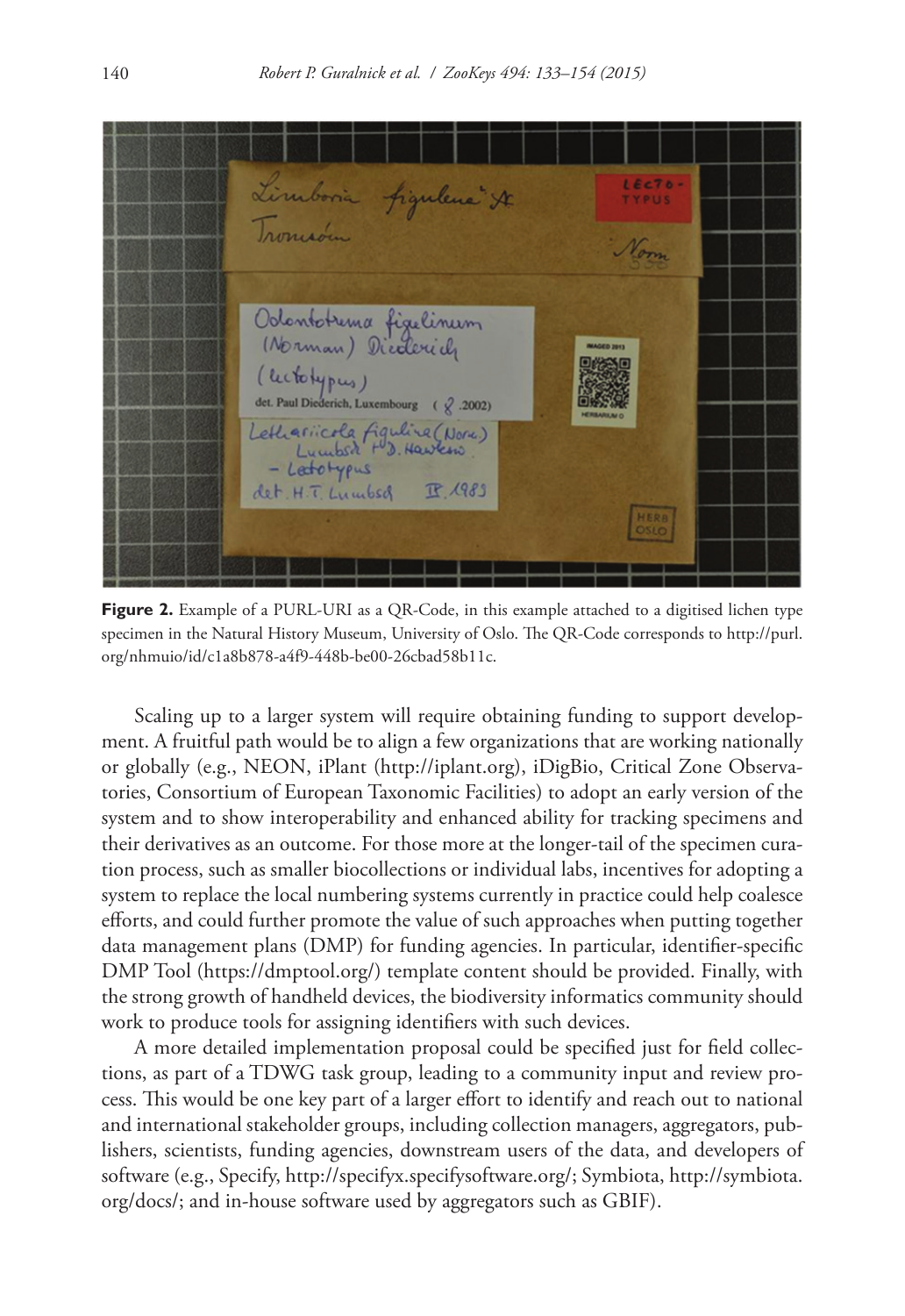| <b>Identifier characteristics</b>                                                         | <b>DataCite</b><br><b>DOI</b>     | <b>EZID ARK</b>            | <b>OCLC</b><br><b>PURL</b> | Self-minted<br><b>HTTP URI*</b> | <b>LSID</b>           | $DwC$ Triplet            | <b>UUID</b> |
|-------------------------------------------------------------------------------------------|-----------------------------------|----------------------------|----------------------------|---------------------------------|-----------------------|--------------------------|-------------|
| <b>Globally Unique</b>                                                                    | yes                               | yes                        | yes                        | yes                             | yes                   | no                       | yes         |
| Service Metadata<br>Required for global<br>uniqueness                                     | yes                               | yes                        | yes                        | yes                             | yes                   | no                       | no          |
| Per-identifier Cost                                                                       | per id or<br>subscription<br>fee. | yearly<br>subscription fee | free                       | <i>free</i>                     | free                  | free.                    | <i>free</i> |
| <b>Identifier Issuance</b>                                                                | registration                      | registration **            | registration               | local                           | local                 | local                    | local       |
| Human-Friendly                                                                            | provider<br>dependent             | provider<br>dependent      | provider<br>dependent      | provider<br>dependent           | provider<br>dependent | high                     | $\log$      |
| Opacity                                                                                   | partial                           | partial                    | partial                    | provider<br>dependent           | provider<br>dependent | low                      | high        |
| <b>Adoption</b> by<br>biodiversity informatics<br>community                               | biodiversity<br>publishing        | low                        | $\log$                     | high                            | low                   | collections<br>community | variable    |
| <b>Adoption</b> by<br>broader informatics<br><i>infrastructures</i>                       | variable                          | $_{\text{low}}$            | variable                   | high                            | $\log$                | low                      | high        |
| <b>Dereferencing Service</b><br>Integration                                               | yes                               | yes                        | yes                        | yes                             | yes                   | no                       | no          |
| Dereferencing<br><b>Characteristics</b>                                                   |                                   |                            |                            |                                 |                       |                          |             |
| <b>Dereferencing Type</b>                                                                 | central                           | central                    | central                    | distributed                     | distributed           | N/A                      | N/A         |
| <b>Structured Identifier</b><br><b>Responses directly from</b><br>resolver <sup>***</sup> | HTML.<br><b>RDF/XML</b>           | HTML                       | HTML                       | provider<br>dependent           | yes                   | N/A                      | N/A         |
| Redirection                                                                               | yes                               | yes                        | yes                        | possible                        | possible              | N/A                      | N/A         |
| <b>Clear Namespace policy</b><br>and contract                                             | yes                               | yes                        | no                         | no                              | no                    | N/A                      | N/A         |
| <b>Resolution service</b><br>backed by institutions                                       | yes                               | yes                        | no                         | provider<br>dependent           | no                    | ****                     | ****        |

Table 2. Identifiers schemes according to key characteristics noted in part in Box 2.

\* Self-minted HTTP URIs may include ARKs or PURLs as well

\*\* ARKs have special mechanisms to extend scalability

\*\*\* Structured metadata responses may be available after redirection, depending on the provider (e.g. dublincore.org returns RDF/XML for PURLs)

\*\*\*\* Perhaps, if hosted by a general service (e.g. GrBio for Biocollections, GBIF for occurrence records, etc.)

### **Application of Identifiers to Legacy Data**

Legacy specimens can be defined as material already stored in collections. The identifiers being considered here are those referring to collection objects, which may or may not persist in the collections, (e.g., living collections, tissue sample for DNA extraction, ecological specimens). A single physical collection object is a curatorial unit, which may represent only a part of a larger thing (e.g., mammal skeleton, fur, tissues), or may be an aggregate (e.g., lots, fossils with multiple organisms, herbarium sheets with multiple specimens). When aggregates are split (e.g., multiple taxa split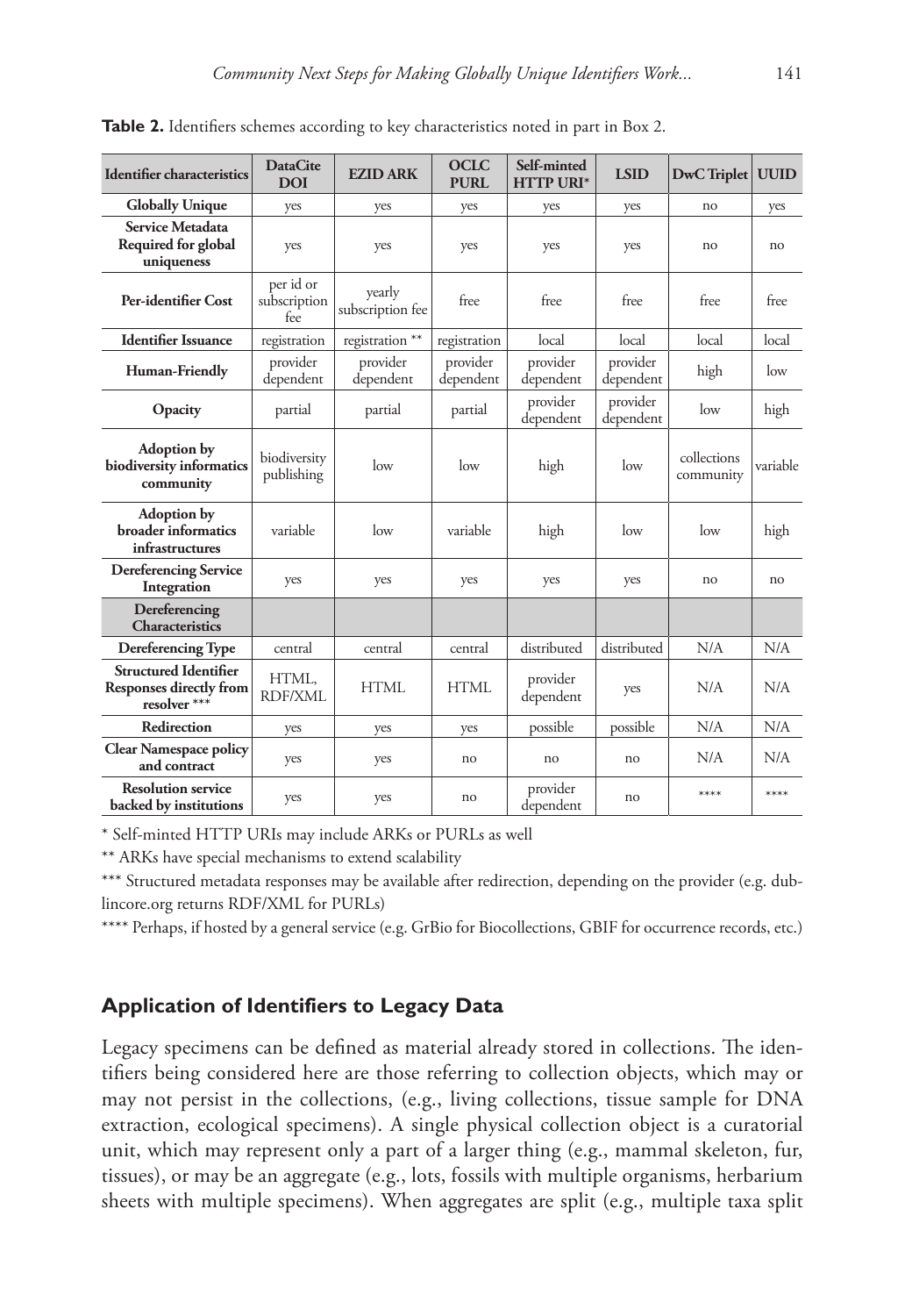

**Figure 3.** Identifier schemes differ in whether redirections and mappings to ensure stability are centrally managed or not. Top: a DOI dereferencing service like CrossRef or Datacite redirects to the actual content provider; the URIs of content data and RDF metadata are publicly visible and can be used as independent (albeit often unstable) identifiers. Bottom: A linked open data pattern, where each content provider assumes the responsibility for maintaining a stable mapping; the content negotiation is internal. Modified after Hagedorn 2013.

into different lots, parasites found on organisms, tissue samples removed), the original identifier generally relates to one of the elements and a new identifier is issued for the additional elements.

Most scientific journals, and even GenBank [\(http://www.ncbi.nlm.nih.gov/gen](http://www.ncbi.nlm.nih.gov/genbank/)[bank/\)](http://www.ncbi.nlm.nih.gov/genbank/), make only vague recommendations about citing voucher specimens. The legacy identifier commonly used in the literature for botanical specimens over the last hundreds of years is the collector's name and collecting/field number, which often represents the collector's personal series number. The legacy identifier commonly used for zoological specimens is the institution acronym/catalog number. For example, the American Society of Mammalogists makes the following recommendation for the Journal of Mammalogy (<http://www.mammalsociety.org/uploads/JM%20Author%20Instructions.pdf>):

"All DNA sequences must be submitted to GenBank, and accession numbers provided in the manuscript before publication. Museum catalogue numbers for all voucher specimens (including associated tissue) examined must be included in the manuscript (in an Appendix if numerous)."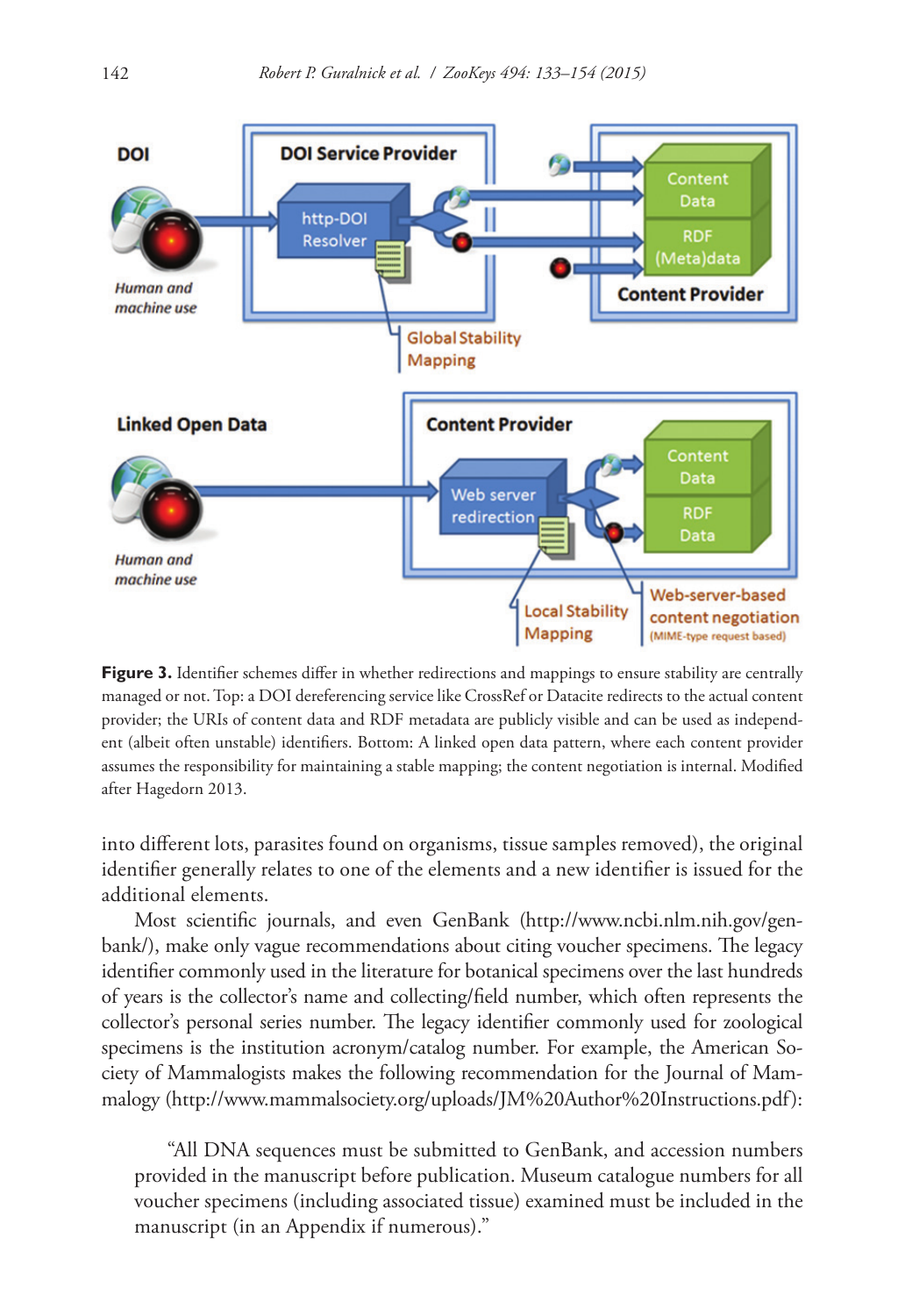### **Roadblocks**

The single key roadblock with legacy data is the use of local identifiers at all steps during the collection and accessioning process. While these provide means for local provenance tracking, they are insufficient for managing across collections, and are hard to adapt and scale to an open platform for data discovery such as the Internet. A classic example is botanical "duplicates" that come from the same collecting event where different clippings of the same plant were sent to multiple museums. Similar issues can be found for cases where specimens were gifted from one collection to another. In these cases, linkages associating those specimens across collections were typically severed when biocollections were accessioned independently into institutional museum repositories. Those past associations can only be inferred from re-compiling data and looking for content-level matches related to the collections events.

Further, because most collections have effectively developed local curatorial practices, often based on regional and taxon-specific approaches, there is a wide variety of different legacy identifiers associated with specimens and their data. In sum, current practices were and remain highly heterogeneous and the information that could reassociate specimens across collections are lost and cannot be solved simply via post-hoc application of new GUIDs. Thus, the problems with legacy collections are managing both identifiers already in use and dealing with potential application of new ones.

**Next Steps:** As a pragmatic matter, the immediate next steps for legacy collections may not include broad application of globally unique identifiers. Instead, a short term next step is for biodiversity informaticians and collections staff to work together to standardize practices for assigning unique identifiers that are persistent (remain tightly associated with the objects they identify) and stable (continue to be actionable). At a minimum, institutions should clarify the identifier scheme being used locally via their own internal policies. Further development of community-wide best practices would be more effective because they would not only foster local curatorial practice, but also specify how those locally curated materials and their data eventually become part of the rapidly coalescing global, digital framework. These best practices need to be developed in the context of existing efforts and/or organizations such as the Global Registry of Biorepositories (GRBio; [http://grbio.](http://grbio.org/) [org/](http://grbio.org/)), which provides a needed framework for publishing repository-specific information like standard acronyms for institutions and collections. Curators should register their collections in GRBio and specify the adopted identifier scheme for the collection.

The legacy group also considered medium-term and longer-term goals, focusing more on broad informatics solutions than local identifier curation practices. One critical step is to assemble identifiers published by curators to aggregators such as GBIF and to assess identifier heterogeneity. This can feed into developing software for comparing identifiers (e.g., resolvers) that is better able to perform fuzzy matching on identifier strings (and fetch such variations), given that identifiers are sometimes expressed in unintended ways (e.g., added spaces or hyphens, capitalization, etc.). Using just a simple string comparison is insufficient and more robust systems should be set in place, which will then forward to the correct identifier. The same applies to whether a URI prefix should be part of the identifier or not.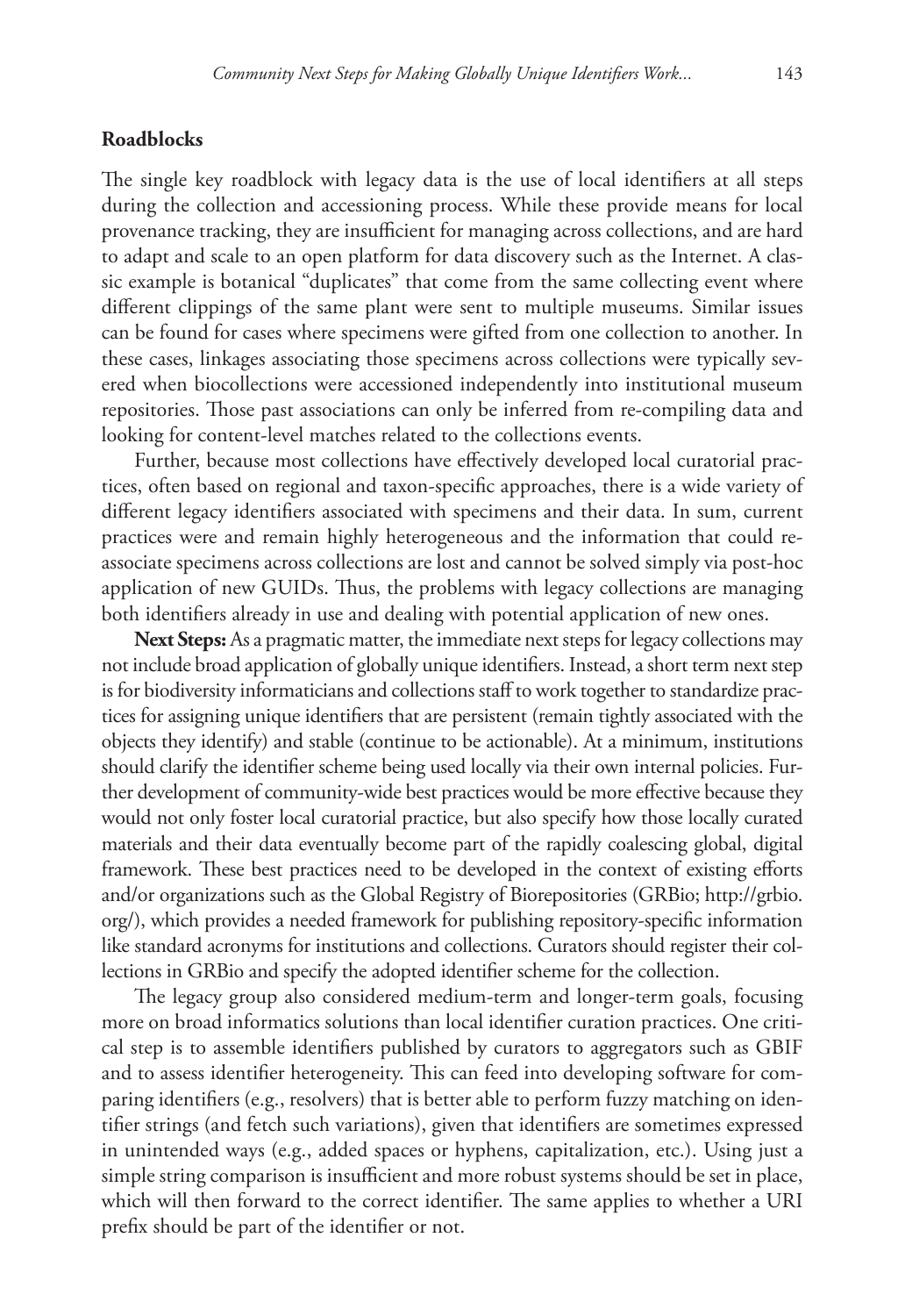Next, in order to avoid broken URIs, institution-independent resolvers (e.g., [purl.](http://purl.org) [org](http://purl.org)) or aggregators (e.g., GBIF) should check dereferenceable URIs at certain intervals and inform the responsible contact person when the target URIs return a 404 HTTP status code or are otherwise unavailable. Some providers, such as CrossRef (<http://www.crossref.org/>), offer services for policing broken URIs. With regards to the data records associated with specimens and published to aggregators such as GBIF, the legacy identifiers group strongly argued for the longer-term goal of inclusion of proper GUIDs in the occurrenceID (or materialSampleID) Darwin Core (Wieczorek et al. 2012) field, rather than some sort of concatenation of local identifiers, such as a Darwin Core triplet (Guralnick et al. 2014). Finally, we strongly encourage integration of identifier metadata into existing standard schemas (e.g., Darwin Core, ABCD; <http://www.tdwg.org/activities/abcd/>) as new concepts. Such metadata would include information regarding identifiers, persistence, rules for attribution (use, citation, reference) etc.. as is also discussed further in the "cross-cutting solutions" section.

The legacy biocollections group developed a list of immediate action items to most efficiently take the steps listed above. As a priority list, these include:

- 1) Assemble current identifiers from aggregate data as a means to determine current practices. Some of this work has already been accomplished as part of work by Guralnick et al. (2014) to evaluate Darwin Core Triplets and their current use as identifiers in different systems (e.g., VertNet, [http://vertnet.org;](http://vertnet.org) Barcode of Life Data Systems, <http://www.boldsystems.org/>; GenBank), but further work focusing on GBIF datasets is needed. A critical assessment of current implementations will feed into the next step of generating more informed best practices or appropriate strategies that individual institutions can adopt based on their current GUIDs application.
- 2) Create best practice documentation on known identifier minting schemes. Document best practices with use cases, examples, and pros and cons.
- 3) As in the new field-collected biocollections group, there is a need to further clarify what exactly is being identified - MaterialSample vs. Organism vs. Occurrence; physical object vs. digital representation.
- 4) Clearly define the scope of the proposed identifying scheme and what benefits can be gained by it.
- 5) Demonstrate the implications for publishing in the primary literature.

#### **Application of Biodiversity Data Identifiers In Publishing**

Scientific publications are at the core of science communication and still one of the most powerful means for researchers to share their findings. Biodiversity oriented publications, including historical ones dated from the time of Linnaeus and before, provide one of the most important source of data and information, along with the means to quantitatively assess the impact of biocollections, institutions, and taxonomic groups. This enormous resource ultimately provides needed content for museums worldwide in their efforts to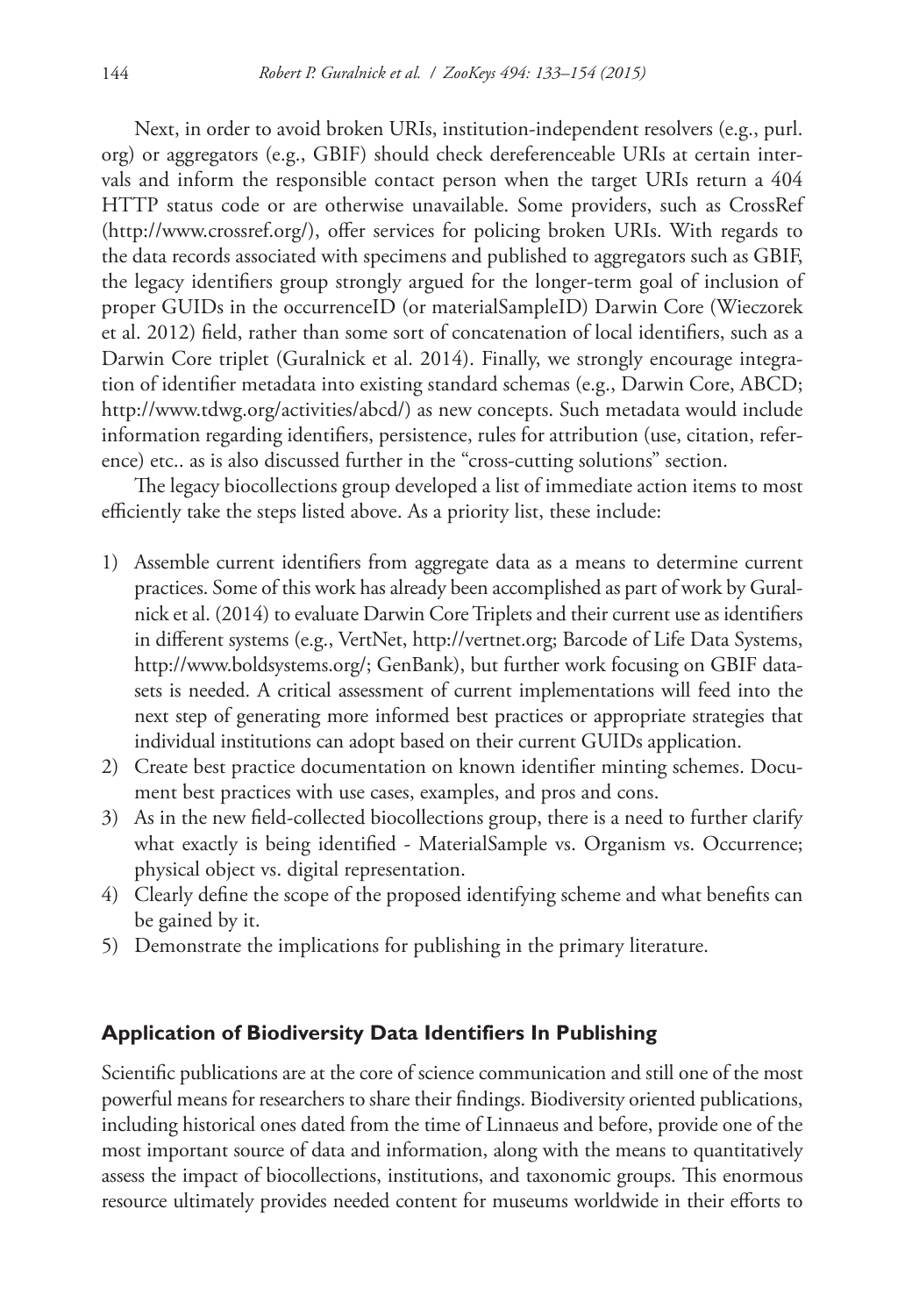secure continued funding for preserving and digitizing their specimen collections. Although the legacy literature is an essential resource and ultimate home for data derived from biocollections, it remains difficult to mine data from it, and provide the means to cite or track data usage. In the 21st century, these problems magnify as new digital systems are built to support registration of new data and provisioning of older content. By maintaining the currently prevailing model of publishing biodiversity information in formats not readable by machine or not readily harvestable, such as paper or PDF, we further impede efforts to convert data into fluid formats that support new science. One of the solutions to the problem is the wide adoption of identifiers for different data elements normally present in biodiversity publications. We present a set of use cases that would strongly benefit from a system of globally unique identifiers:

- 1) Use of identifiers for handling data across a registry (e.g., ZooBank), a publisher (e.g., Pensoft; <http://www.pensoft.net>) and a data aggregator (e.g., Plazi; [http://](http://plazi.org) [plazi.org\)](http://plazi.org), thus providing linkages between all three.
- 2) Use of DOI identifiers for legacy literature allowing full citations from specimens to formal taxon treatments to other publications and vice versa.
- 3) Enabling of impact tracking of biological specimens, collections, institutions, and biodiversity data across journal articles.
- 4) Managing of information about specimens (e.g., occurrence records) in a similar way to publication and citation of data in the scholarly literature. For example, there is no current method to import (e.g., through an API) specimen records from resources such as GBIF into manuscripts, and ensure proper provenance and citations of these.
- 5) Import and citing of specimen records in publications with their own identifiers generated by the primary data providers or by aggregators (e.g., VertNet, GBIF, iDigBio; <http://idigbio.org>), paving the way to a wide array of future re-uses, including automated tracking of data usage and impact metrics.
- 6) Reconciliation of specimen label data with collection records published in literature (e.g., for transcription purposes or usage tracking of collections data) via the identifiers as a needed mechanism for linkage.
- 7) Aggregation of Web content from biodiversity data contained in publications. For example, articles that benefit from semantic markup allows for parsing and linking of independently published biodiversity data.
- 8) Use of identifiers to reference needed evidence: "In scholarly literature, whenever and wherever a claim relies upon data, the corresponding data should be cited" ([http://www.force11.org/datacitation,](http://www.force11.org/datacitation) principle 3).

### **Roadblocks**

The difficulties in managing, tracking, and large-scale extracting of citations from any sources other than traditional publications are, in part, due to the paucity of widely adopted, persistent, globally unique and resolvable biodiversity data identifiers. Addi-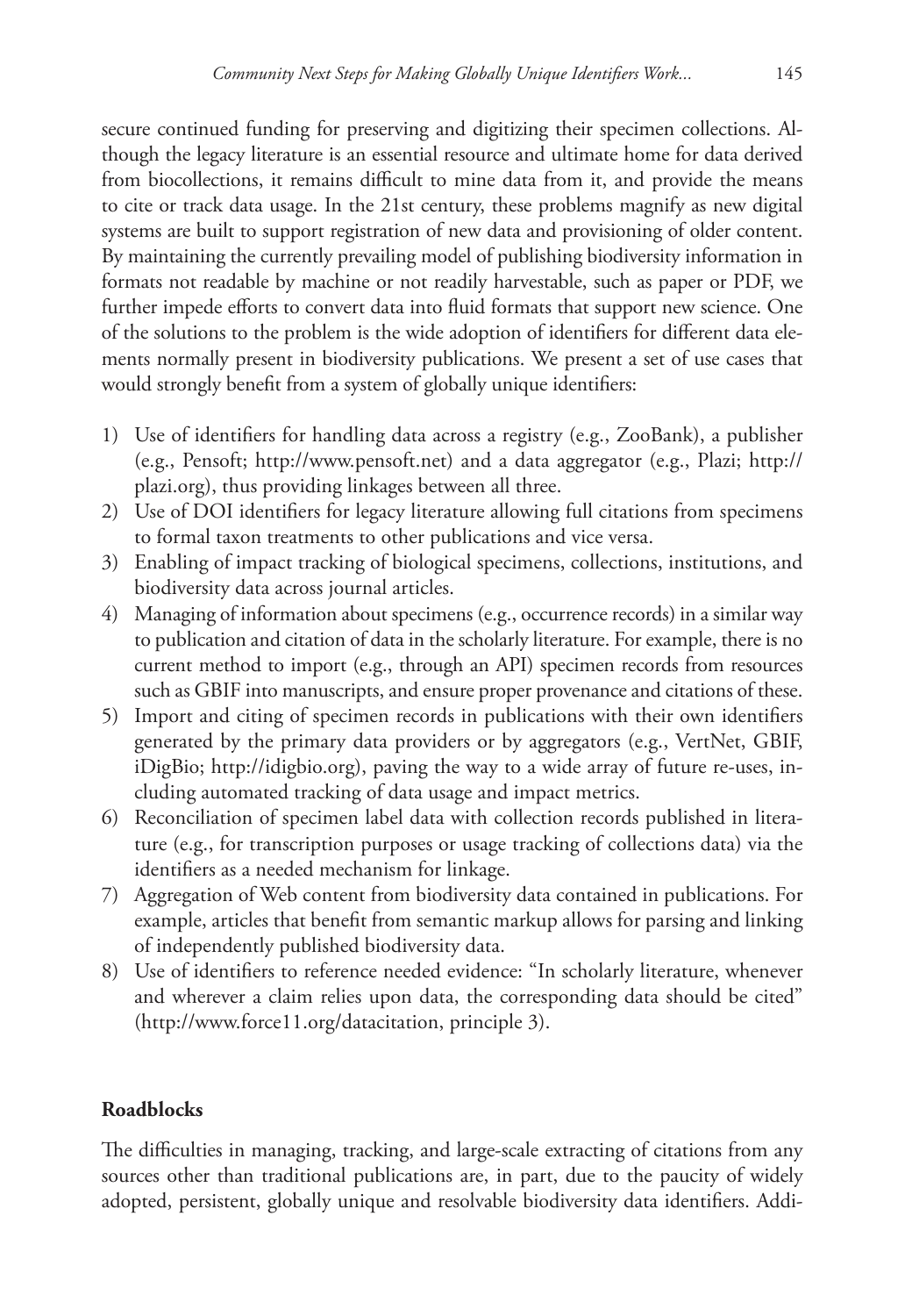tionally, extracting specimen, taxon, and other biodiversity data from modern scholarly publications with unstructured formats and little to no markup is needlessly challenging. Another major obstacle is that information about specimens might be published in different places and with different levels of granularity. For example, a specimen might be cited as a holotype in a protologue, then georeferenced and published again in subsequent revisions, perhaps even under a synonym, with images and DNA data appearing separately in other publications. Unless the original specimen collection number is used consistently across all publications, it is difficult, if not impossible, to link together all the important digital derivatives independently generated from that specimen.

A final roadblock is the lack of adoption of advanced publishing approaches, including semantic markup, by almost all publishers in this domain. The TaxPub / Journal Archival Tag Suite provides (Catapano 2010, Penev et al. 2010, 2012) all the necessary functionality and has been successfully implemented by Pensoft in 14 journals, including the registration of the their articles in PubMed and PubMedCentral. However, it places the burden on publishers to adopt new technical approaches that are difficult to meet given a lack of resources and strong incentives for change.

#### **Next Steps**

The key next step is to establish the best practices to generate and assign identifiers as they either propagate from biocollections into the literature or are created during semantically enabled publishing processes. Such practices will assure that publications follow a set of principles ratified by various stakeholders and governments, and perhaps best described broadly in the Force11 data citation principles [\(https://www.force11.](https://www.force11.org/datacitation) [org/datacitation](https://www.force11.org/datacitation)), and more directly for the biodiversity community in the Bouchout Declaration (Bouchout Declaration 2014, [http://bouchoutdeclaration.org/\)](http://bouchoutdeclaration.org/). Tools are needed to retrieve identifiers assigned to biological names, taxonomic treatments associated with a name and specimen data discovered in the published records and/or stored in domain specific databases.

Below we summarize critical practices and principles for the use of identifiers in semantically enhanced publications:

- 1) Publishers should use GUIDs for formally cited or potentially relevant data (e.g., authors, books, articles, taxon names, taxonomic treatments, gene sequences, specimens, etc.) maintained in well- established and widely used external registries.
- 2) Publishers should issue GUIDs for data first made widely available through document publication (e.g., observation on a species published by an amateur naturalist with no GUID issued by or associated with an Institution).
- 3) Publishers should provide both human- and machine-readable content (Starr et al. 2015) through resolvable GUIDs for separate elements of an article (e.g., individual images, graphs, tables, supplementary materials, taxonomic treatments, checklists, etc.).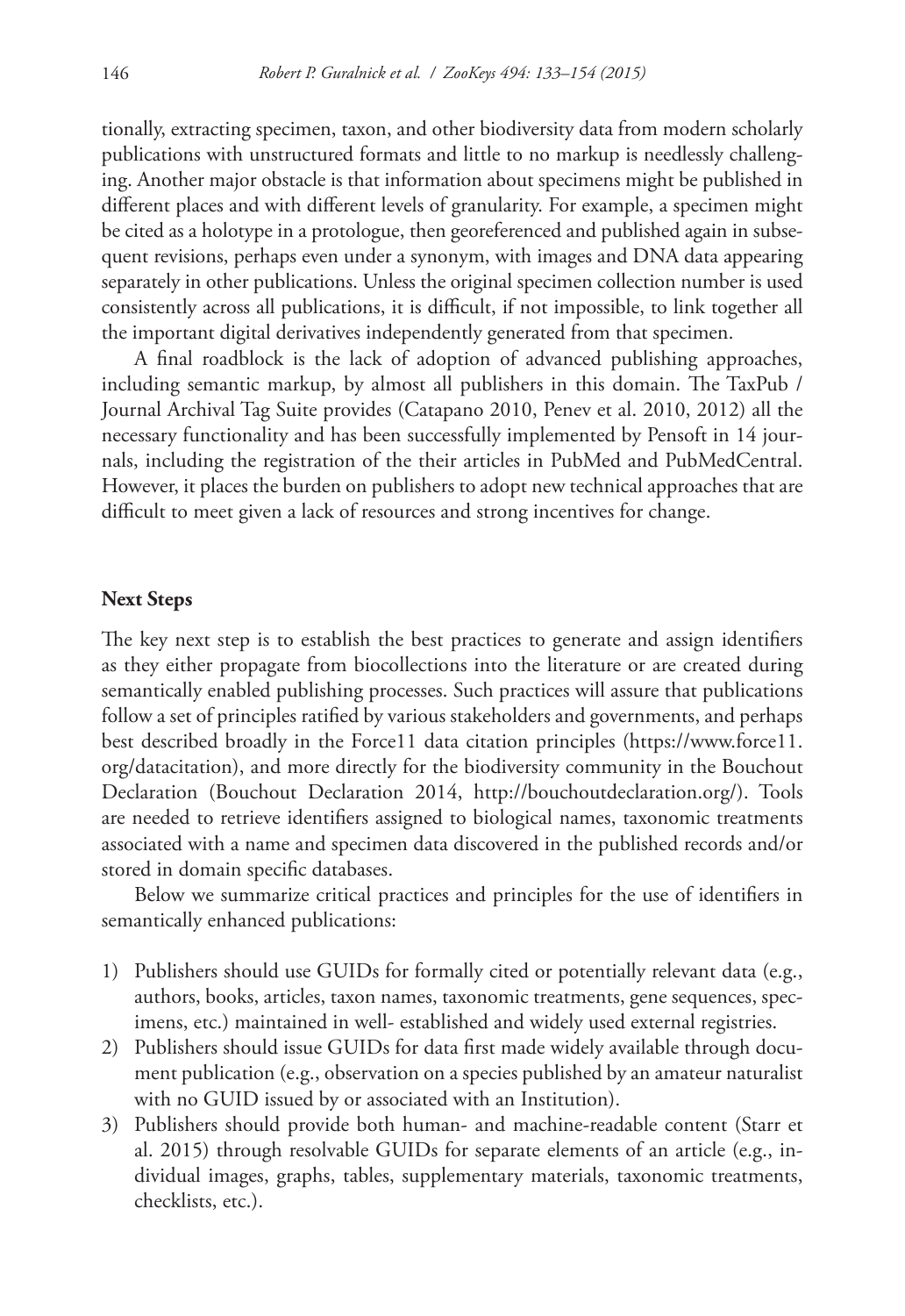- 4) Resolvable GUIDs should be used as widely as possible to annotate published content; for example, adding a species to a published checklist should be identified by a GUID, which can be linked to the exact "place" within a published text (e.g., between two species in the checklist).
- 5) Publishers should use GUIDs and authority files for authors, e.g., ORCID [\(http://](http://orcid.org/) [orcid.org/](http://orcid.org/)), VIAF (<http://viaf.org/>), authors of plant names [\(http://www.kew.org/](http://www.kew.org/data/authors.html) [data/authors.html\)](http://www.kew.org/data/authors.html), ZooBank authors [\(http://zoobank.org\)](http://zoobank.org) or internal systems that unambiguously identify names of authors.
- 6) For the conversion of legacy literature, assign GUIDs to relevant elements that are widely used, resolve to content (e.g., articles, treatments, observation records) and can be a source for Linked Open Data. Whenever possible, use an existing identifier service (such as Plazi for treatments), rather than minting additional identifiers.
- 7) The identifier system(s) should be sustainable for the long term, highly reliable, and have an API as a backbone service.
- 8) We note a preference for identifiers used by indexing services (while such services use many kinds of identifiers, CrossRef and DataCite ([http://datacite.org\)](http://datacite.org) DOIs are the most commonly used). Publishers should link data related to an article and the article itself through their GUIDs (CrossRef and DataCite DOIs crossreferencing service).
- 9) Identifiers and their metadata related to annotations in publications should be housed and made available by an independent party.

We discussed how systems can be built around identifiers that support all the different participants involved in publishing. Authors are critical participants and should better be able to cite usage of their data from semantically enhanced, rather than unstructured, formats. Publishers can assist authors by making all published data linkable/citable and contributing to specialized databases and/or permanent repositories (e.g. Dryad ([http://datadryad.org/\)](http://datadryad.org/) or the Biodiversity Literature Repository ([https://](https://zenodo.org/collection/user-biosyslit) [zenodo.org/collection/user-biosyslit](https://zenodo.org/collection/user-biosyslit))). Publishers can also provide authoring tools (such as the Pensoft Writing Tool (PWT) used by the Biodiversity Data Journal – see Smith et al. 2013) that assist authors with entry of structured data (i.e., upfront presubmission markup and easy data import into the manuscript) to which new or existing identifiers can be assigned or included. Hence, easy data download and export to aggregators from the published paper can be achieved.

To serve the broader community (i.e., beyond authors), publishers can also provide tools to find cited data (e.g., [http://refindit.org,](http://refindit.org) which searches across CrossRef, DataCite, Mendeley (<http://www.mendeley.com>), RefBank ([http://refbank.org\)](http://refbank.org), Global Names Usage Bank [\(http://www.globalnames.org/GNUB](http://www.globalnames.org/GNUB)), Biodiversity Heritage Library [\(http://www.biodiversitylibrary.org/](http://www.biodiversitylibrary.org/)), Biodiversity Literature Repository ([https://](https://%C2%ADzenodo.org/collection/user-biosyslit) [zenodo.org/collection/user-biosyslit](https://%C2%ADzenodo.org/collection/user-biosyslit)) and others), as well as an ORCID lookup linked to data creators or owners. Contributing institutions can much more easily assess their institutional impact in biodiversity research output by tracking the usage of identifiers embedded in the articles, as well as better manage intellectual property. For example,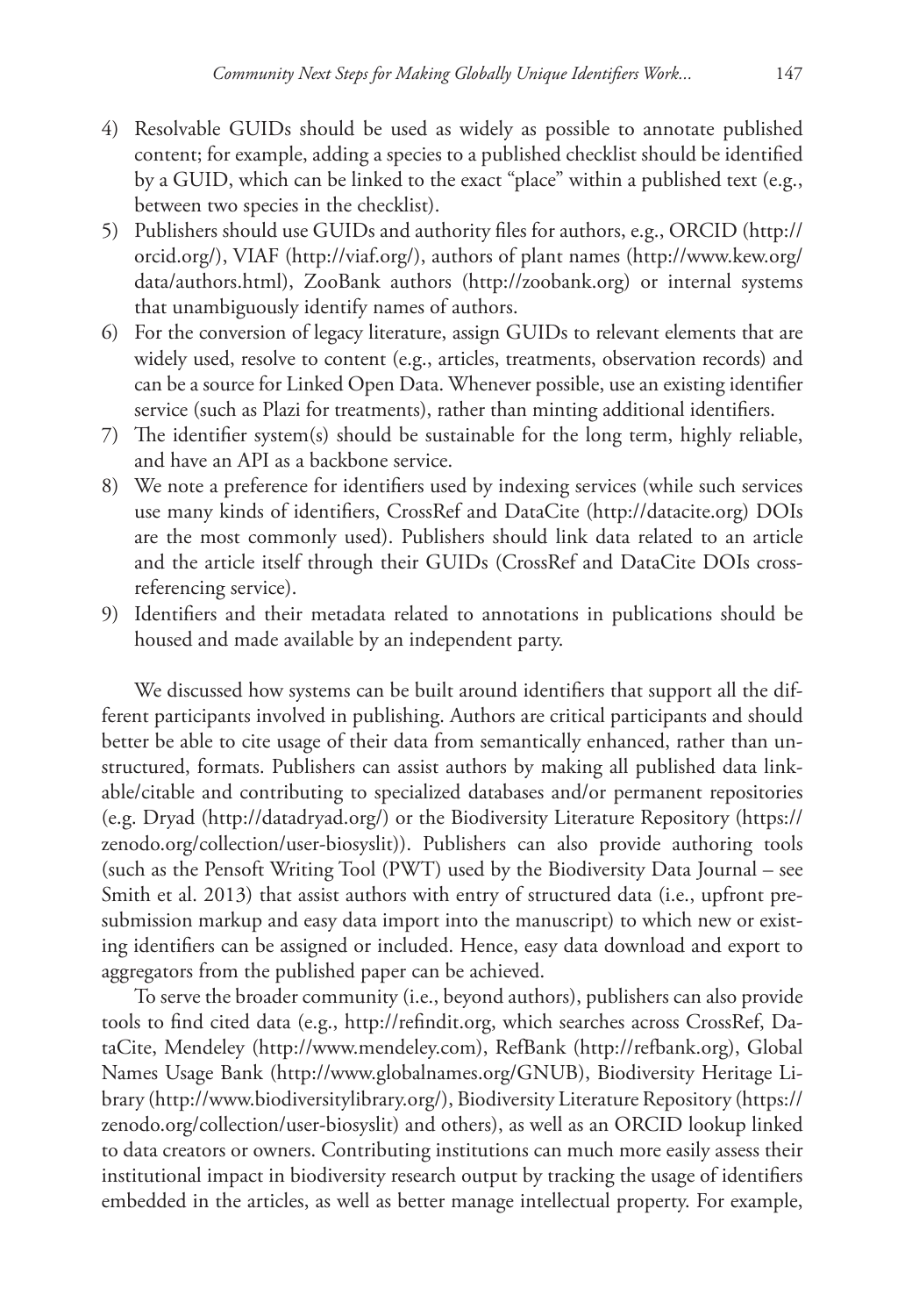publishers can work with organizations such as GRBio to create identifiers for institutions so that all can be cited. Funding agencies can better argue that open access is not only a legal mandate but maximizes their return on investments in terms of products made available to the public. One possible step forward is to create identifiers for funding agencies (e.g., Fundref<http://www.crossref.org/fundref/>).

### **Cross-Cutting Issues and Needs**

On the second day of the workshop, a subgroup met to broadly consider cross-cutting issues and needs, given the complexity of semantically interlinked publishing, legacy data, new biocollections, and connections to ecological, biomedical, and climate datasets. The group noted that many needed solutions are described in detail by the Cool URIs W3C Interest Group Note (<http://www.w3.org/TR/cooluris/>). In addition, the group suggested that promoting any particular approaches and standards apart from W3C efforts should be undertaken as part of the reinvigoration of the TDWG globally unique identifiers task group [\(http://www.tdwg.org/activities/guid/](http://www.tdwg.org/activities/guid/)). Because identifier concerns are cross-cutting and involve research scientists, collectors, curators, publishers, and downstream users, collaboration with additional organizations focused on care of collections, such as the Society for Preservation of Natural History Collections, is needed. Shared responsibility among stakeholders can also break down barriers and enhance knowledge dissemination, helping to bridge the two worlds of physical and digital objects in curation of biocollections.

### **Defining the Target of the Identifier**

Not all identifier schemes are unambiguous in declaring which identifier refers to an information resource and which to a physical object or abstract concept or event. For instance, an identifier referencing a photo of an eagle on a tree could be identifying the digital photo itself, a photographic print that was later scanned, a reference to the eagle as a physical specimen stored in a museum, the event of capturing the image, or a reference to an individual eagle that exists in nature. Distinguishing concepts such as "digital media", "print media", "individual", and "specimen" is not trivial and ultimately relies on attaching formal descriptions from a biodiversity or biocollections ontology to the identified object. We encourage the use of the Darwin Core Basis Of Record term [\(http://rs.tdwg.org/dwc/terms/basisOfRecord\)](http://rs.tdwg.org/dwc/terms/basisOfRecord) to describe the exact nature of the resource. There is a current proposal for tying values for the Basis Of Record term to ontology sources in the Biological Collections Ontology (Walls et al. 2014, Deck et al. in press) which will greatly help in clarifying the concepts underlying identified objects and their downstream use.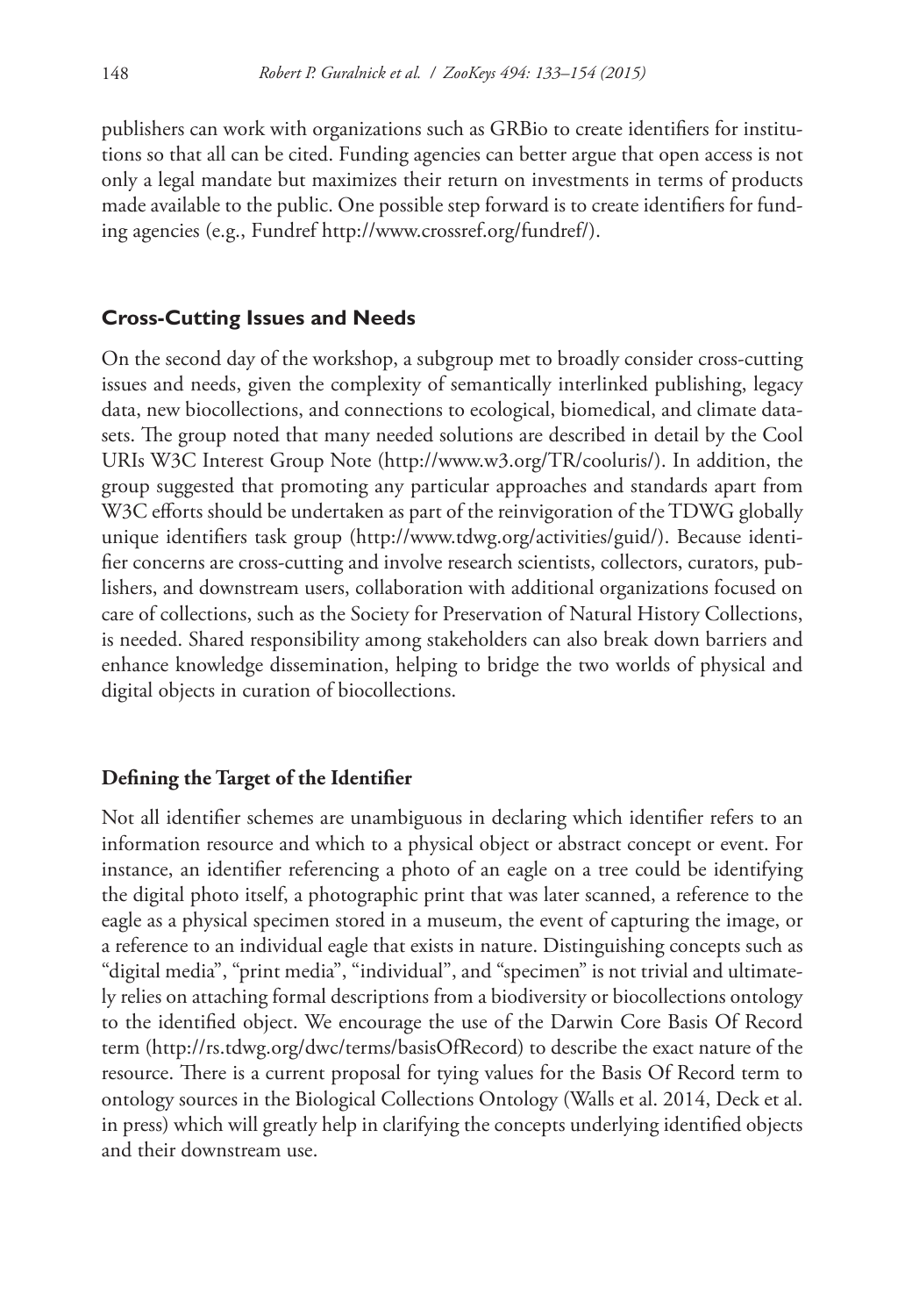### **Standardizing Identifier Metadata Requests & Responses**

Various identifier schemes behave differently when posting requests and receiving responses; standardized responses are urgently needed. An important example is the standardized content negotiation behavior in the semantic web; other examples are the unified content negotiation by CrossRef and DataCite ([http://crosstech.cross](http://crosstech.crossref.org/2012/05/crossref_and_datacite_unify_su.html)[ref.org/2012/05/crossref\\_and\\_datacite\\_unify\\_su.html\)](http://crosstech.crossref.org/2012/05/crossref_and_datacite_unify_su.html). Identifier metadata can be requested from the service provider not only using Linked Data patterns (which a user cannot do with just a web browser), but also by manipulating the URL endpoint directly, such as URL inflections ([https://wiki.ucop.edu/display/Cura](https://wiki.ucop.edu/display/Curation/ARK)[tion/ARK](https://wiki.ucop.edu/display/Curation/ARK)), alternate resolution prefixes, 303 re-directs or hashtags to denote physical objects, or parameter specification in the URL query string. The EZID system provides the ability to deliver DataCite, Dublin Core, CrossRef, or Dublin Core kernel ([http://dublincore.org/groups/kernel/spec/\)](http://dublincore.org/groups/kernel/spec/) metadata profiles. **A strong recommendation is to create a biodiversity metadata profile to complement these existing profiles**.

### **Policy and Contracts**

What intention goes into the creation of an identifier, including any contracts and technical specifications? The policies of identifier assigning authority provide information about the expectation of commitment, longevity, use, and re-use. Some identifier schemes require membership and fees in order to create identifiers while others are open and free. Some schemes mandate use of a particular table lookup technology while others do not. Each scheme has its unique history, community, and conditions of use (as described in more detail in Table 2). Whatever method is used for creating the identifier, it **should be publicized explicitly by the identifier authority**. Consumers need to know about the persistence mission of the agency and any potential contracts implied by use of the identifier.

### **Persisting GUIDs across Systems**

The group discussed issues with contracts about retaining identifiers in downstream systems. **We strongly recommend creating community conventions when re-using data to place special importance on referencing and maintaining earlier identi**fiers, especially those with clear policy and behaviour contracts. Use of such conventions provides significant value for data producers and consumers, such as data citation networks, analogous to those produced by CrossRef for journal publications.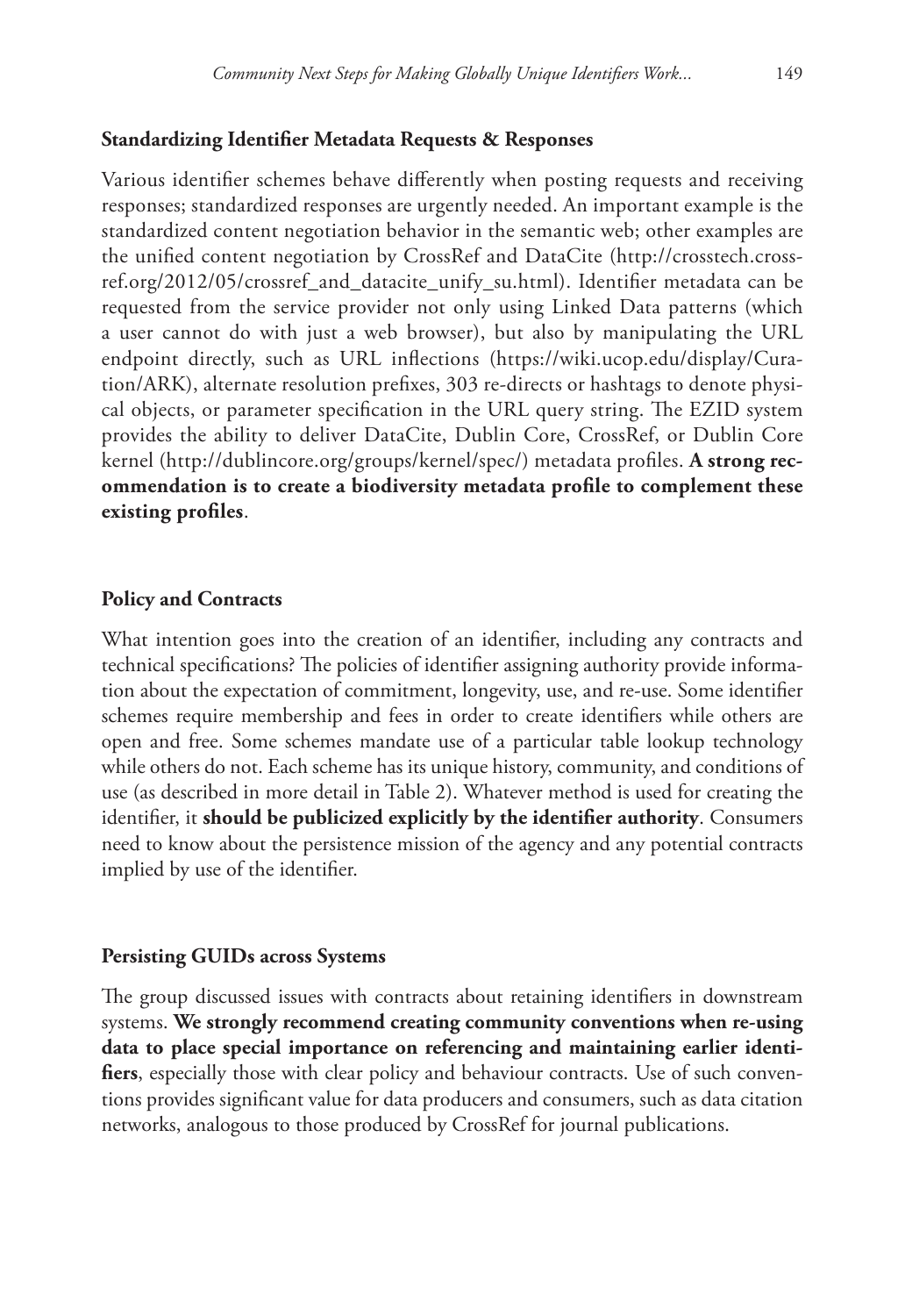### **Content Mutability**

If a physical object is categorized as "organism" and is later changed to "bulk sample", does its associated identifier change with it? Does the identifier to a concept change if a spelling error or ambiguous wording is corrected in its definition? Does an information resource identifier change during versioning? Does an identifier guarantee binary identical results, or only identical core-content (which may be embedded in a modified template or formatted differently)? In some cases the answer may be a permanent single mutability policy of the identifier scheme itself, in other cases the identifier scheme may support multiple policies, and the mutability policy may be available as metadata on the identified object. **We recommend using, and where necessary, developing, a vocabulary to document mutability policies and conventions for various content types**.

#### **Resolver Persistence**

Dereferencing, or the automated process that a software tool (e.g., a web browser) employs to go from identifier to content or metadata access, starts with a URL. All identifiers, regardless of scheme, are resolved by a user agent if they are embedded in a URL. As for institutions that have long-term access in their mission, many people think that smaller, newer institutions' website hostnames will be short-lived compared to those of older, larger institutions (e.g., [loc.gov,](http://loc.gov) [bnf.fr](http://bnf.fr)). Some people prefer to trust a hostname backed by a group of institutions, even if comparatively young (e.g., [dx.doi.org\)](http://dx.doi.org), rather than by any one institution. Among such group or consortial arrangements, some people prefer to trust those committed to open access (e.g., [gbif.org\)](http://gbif.org). Persistence missions can also far exceed current technological solutions. Will, for example, current http protocols look anything like the protocols used in 2065? **Forecasting about resolver persistence for 10, 20, 50, or 100 years is at best educated guesswork, but it should take into account such things as inevitable technological advances, resolver organization's mission, size, business model, openness, and current age**.

### **Identifier Ergonomics and Curation**

Identifier readability and ease of transcription are concerns whenever identifiers are routinely recognized, typed, or written by human beings (e.g., on specimen labels). Nonopaque identifiers (containing recognizable strings) tend to be easy to read and to enter because humans can often spot transcription errors; however, it is difficult to mint them uniquely and quickly, and to keep them persistent (their structure makes them prone to "semantic rot"). It is easy to create UUIDs quickly and in large number, which can be especially useful for tracking instances of samples or events in aggregator databases. On the other hand, UUIDs rendered as hexadecimal characters (as opposed to embedded in QR-Codes) are opaque and long, and not as useful in situations where a UUID is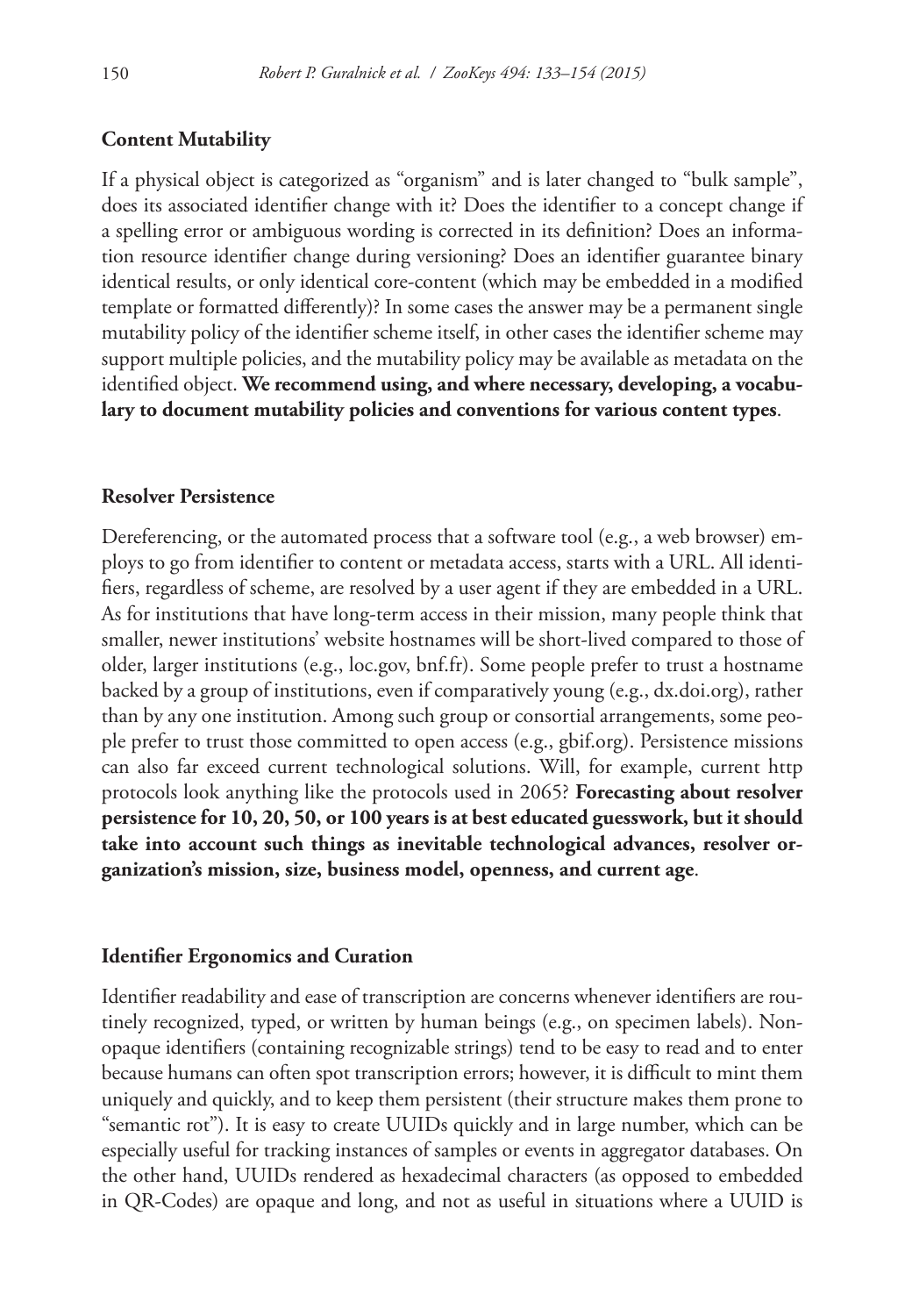expected to be printed onto an insect pin, placed in a vial, or entered via a user interface by hand. There are other means of generating shorter unique opaque identifiers (e.g., Noid), but they have other disadvantages. **One solution to this dilemma is to maintain human-friendly identifiers (e.g., catalog numbers) when presenting content to humans in addition to computer-friendly identifiers (LOD, UUID, DOI, ARK, etc.) for electronic cross-linking**. Such a solution does require curation overhead to assure that both are managed for the long-term. Emerging services such as GRBio maps human-friendly Institution and Collection Codes to URIs for biocollections.

### **Conclusions and Planning For The Longer Term**

Perhaps the most critical outcome of this workshop was general agreement about a key set of issues, listed below:

- 1) As opposed to discussing particular implementations, which is likely to be counterproductive, the group was much more interested in cross-cutting issues and the importance of delivery mechanisms that help machines and users interpret identifiers and metadata about them and the biodiversity data objects to which they point.
- 2) New field-based biocollections and legacy biocollections have different immediate and longer-term needs when it comes to identifier solutions. While there is every reason to assign a globally unique, persistent identifier to new data in biocollections, it may be less critical for legacy records. For legacy data, the problem of broken associations already exists and can only be repaired by spending effort to re-assert the relationships.
- 3) When a publisher creates records for a new derivative from a legacy collection, it should always copy in the "original" identifier field from the legacy record into the new record. Best practices and conventions for doing so still need to be developed.
- 4) Publications and data aggregators should not only honor existing identifiers and the metadata about those identifiers, but also follow practices that maximize interoperation with emerging digital library practices regarding data citation.
- 5) We see great value in reviving or establishing task groups in (and between) TDWG and SPNHC that can help implement some of the best practices and next steps discussed in this document, in particular the creation of a biodiversity metadata profile for identifiers, which can provide critical information about the type of biodiversity object to which the identifier points.

It is noteworthy that the assembled group represented people who have expressed sometimes opposing views on which identifier implementation is most likely to best support sharing and linking biodiversity data. The longer term is likely to see a whole suite of differing solutions, and Table 2 provides more details about differing identifier implementations and services. More important are the cross-cutting solutions, independent of any one identifier implementation, which can best facilitate a vibrant interconnected graph of specimens, samples, images, descriptions/traits, sequences and published content.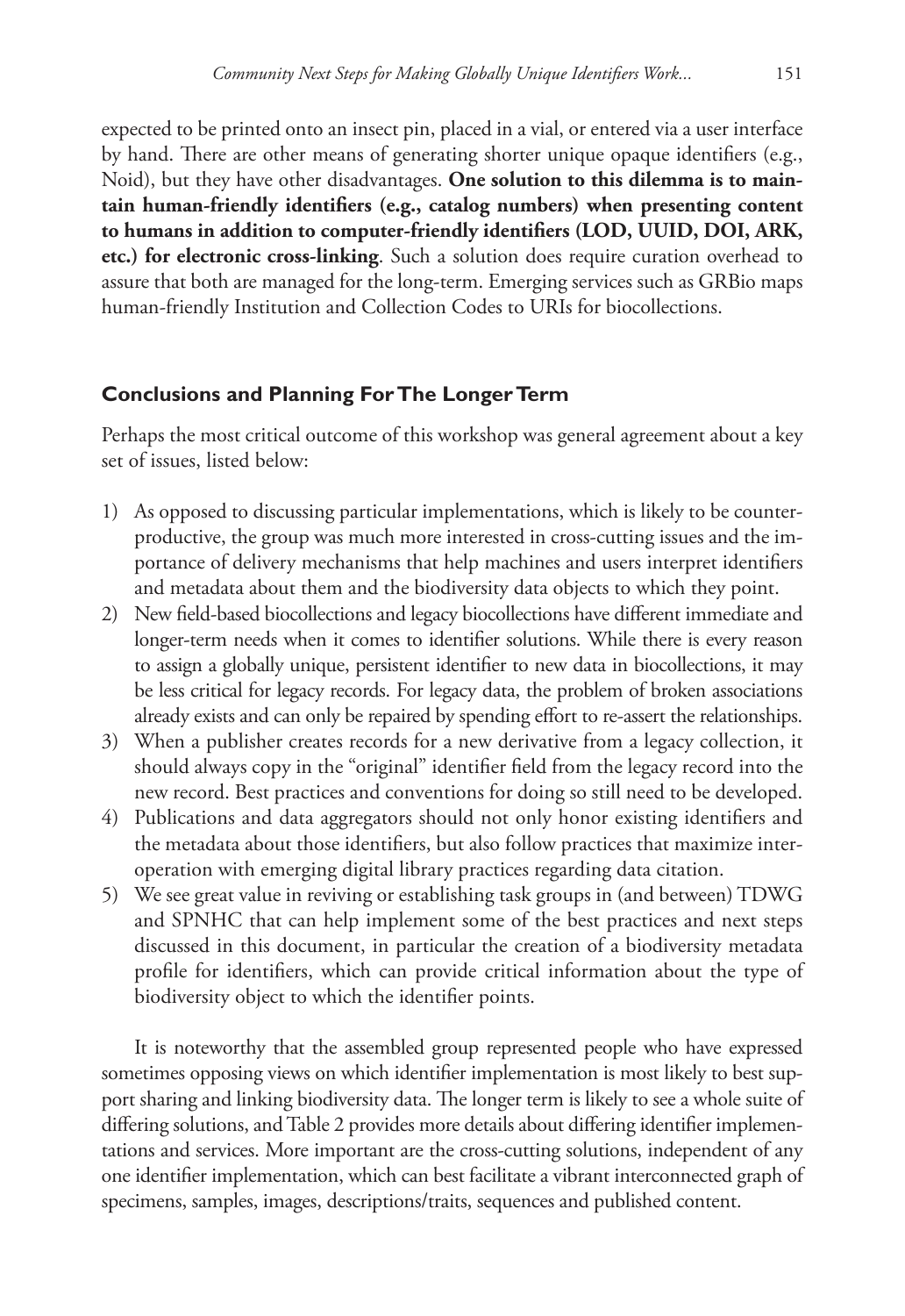### **Acknowledgements**

We would like to thank the National Science Foundation for supporting the BiSciCol (Biological Science Collections Tagging and Tracking; biscicol.org) project and all activities that took place during its development, including this workshop (DEB 0956371, DEB 0956350, and collaborative awards). We also note support from the Research Coordination Network for Genomic Standards Consortium (DBI-0840989), EAGER: An Interoperable Information Infrastructure for Biodiversity Research (IIS-1255035) who has supported travel and discussion related to this topic. The work of Pensot's and Plazi's teams was partly supported by the EU BON (Building the European Biodiversity Observation Network), an FP-7 (European Union Seventh Framework Programme, 2007-2013) grant (No 308454). We are grateful to all those who were involved in the project throughout the years for the constructive feedback and many discussions that took place throughout the course of developing outputs for the project. Robert Whitton provided Figure 1 and shared his insights on workflows involving field-assigned identifiers. We thank the Stockholm Natural History Museum for providing us with the venue and appreciate the coordination with the TDWG executive and organizing committees.

### **References**

- Baskauf S (2010) Recommendations for implementation of GUIDs in the SERNEC collections community (Ver. 1.3are:, 2010-01-17). <http://bioimages.vanderbilt.edu/guid-10-07-17.pdf>
- Bouchout Declaration (2014) Bouchout Declaration on Open Biodiversity Knowledge Management.<http://bouchoutdeclaration.org>
- Catapano T (2010) TaxPub: An Extension of the NLM/NCBI Journal Publishing DTD for Taxonomic Descriptions. Proceedings of the Journal Article Tag Suite Conference 2010. <http://www.ncbi.nlm.nih.gov/books/NBK47081/>
- Cryer P, Hyam R, Miller C, Nicolson N, Ó Tuama, Éamonn, Page R, Rees J, Riccardi G, Richards K, White R (2009) Adoption of Persistent Identifiers for Biodiversity Informatics. Recommendations of the GBIF LSID GUID Task Group, 6 November 2009. GBIF Secretariat, Copenhagen, 23 pp. [http://imsgbif.gbif.org/CMS\\_ORC/?doc\\_id=2956](http://imsgbif.gbif.org/CMS_ORC/?doc_id=2956)
- Deck J, Guralnick R, Walls R, Blum S, Haendel M, Matsunaga A, Wieczorek J (in press) Identifying practical applications of ontologies for biodiversity informatics. In review for Stand Genomic Sci.
- Guralnick R, Conlin T, Deck J, Stucky B, Cellinese N (2014) The Trouble with Triplets in Biodiversity Informatics: A Data-Driven Case Against Current Identifier Practices. PLoS ONE 9(12): e114069. [doi: 10.1371/journal.pone.0114069](http://dx.doi.org/10.1371/journal.pone.0114069)
- Hagedorn G (2013) Beyond Darwin Core Stable identifiers and then quickly beyond towards linked open data. TDWG 2013, Florence, Italy. [http://www.slideshare.net/G.Hagedorn/](http://www.slideshare.net/G.Hagedorn/tdwg-2013-florence-italy-hagedorn-beyond-dw-c-stableids-linkedopendata) [tdwg-2013-florence-italy-hagedorn-beyond-dw-c-stableids-linkedopendata](http://www.slideshare.net/G.Hagedorn/tdwg-2013-florence-italy-hagedorn-beyond-dw-c-stableids-linkedopendata)
- Hagedorn G, Catapano T, Güntsch A, Mietchen D, Endresen D, Sierra S, Groom Q, Biserkov J, Glöckler F, Morris R (2013) Best practices for stable URIs. [http://wiki.pro-ibiosphere.](http://wiki.pro-ibiosphere.eu/wiki/Best_practices_for_stable_URIs) [eu/wiki/Best\\_practices\\_for\\_stable\\_URIs](http://wiki.pro-ibiosphere.eu/wiki/Best_practices_for_stable_URIs)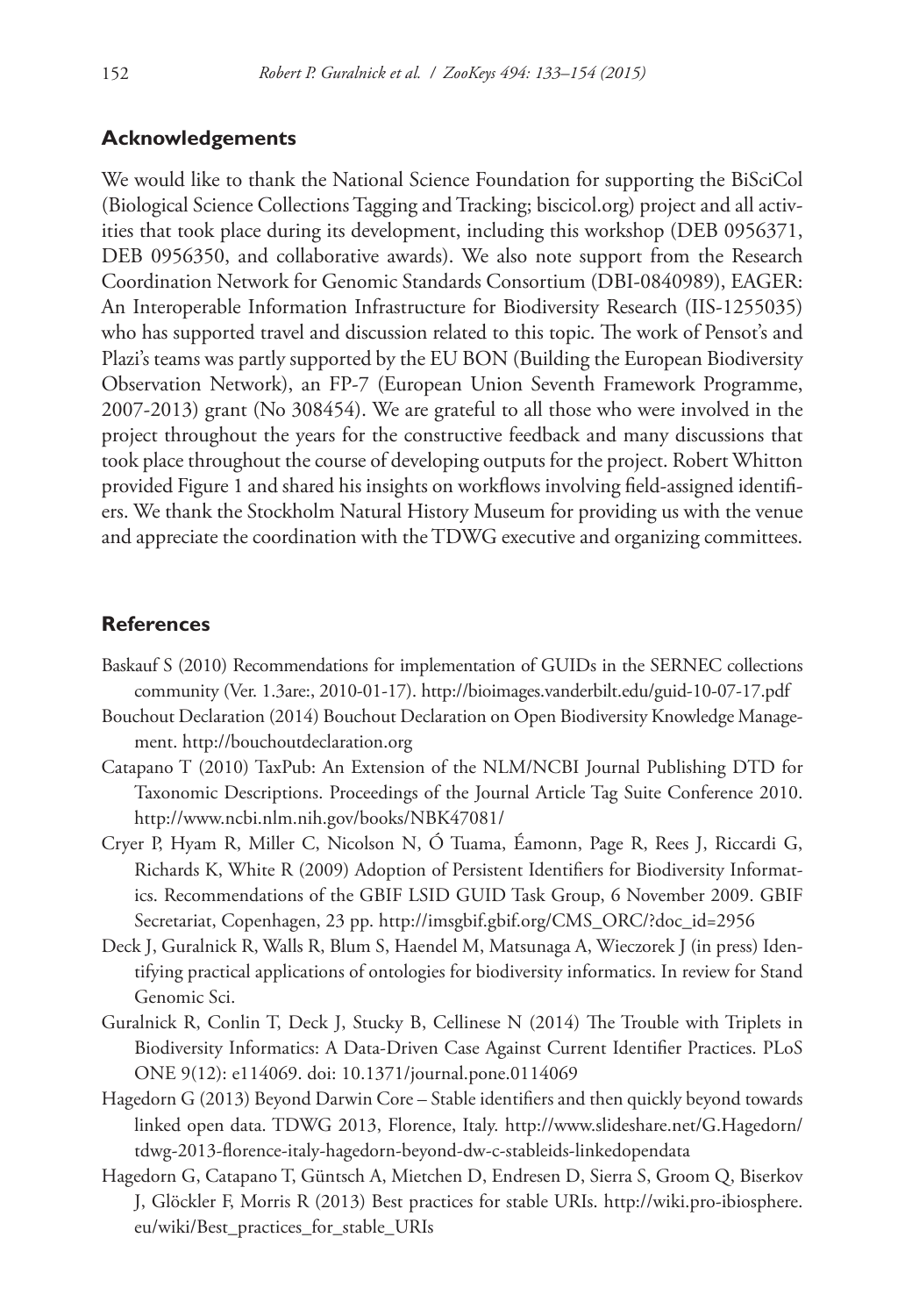- Page RDM (2008) Biodiversity informatics: the challenge of linking data and the role of shared identifiers. Briefings in Bioinformatics 9(5): 345–354. [doi: 10.1093/bib/bbn022](http://dx.doi.org/10.1093/bib/bbn022)
- Page RDM (2009) bioGUID: resolving, discovering, and minting identifiers for biodiversity informatics. BMC Bioinformatics 10: S5. [doi: 10.1186/1471-2105-10-s14-s5](http://dx.doi.org/10.1186/1471-2105-10-s14-s5)
- Penev L, Agosti D, Georgiev T, Catapano T, Miller J, Blagoderov V, Roberts D, Smith VS, Brake I, Ryrcroft S, Scott B, Johnson NF, Morris RA, Sautter G, Chavan V, Robertson T, Remsen D, Stoev P, Parr C, Knapp S, Kress WJ, Thompson FC, Erwin T (2010) Semantic tagging of and semantic enhancements to systematics papers. ZooKeys working example. ZooKeys 50: 1–16. [doi: 10.3897/zookeys.50.538](http://dx.doi.org/10.3897/zookeys.50.538)
- Penev L, Catapano T, Agosti D, Sautter G, Stoev P (2012) Implementation of TaxPub, an NLM DTD extension for domain-specific markup in taxonomy, from the experience of a biodiversity publisher. In: Journal Article Tag Suite Conference (JATS-Con) Proceedings 2012 [Internet]. National Center for Biotechnology Information (US), Bethesda (MD). <http://www.ncbi.nlm.nih.gov/books/NBK100351/>
- Pereira R, Hobern D, Hyam R, Belbin L, Richards K, Blum S (2007) TDWG Life Sciences Identifiers (LSID) Applicability Statement. Biodiversity Information Standards (TDWG), 28 pp. [http://www.tdwg.org/fileadmin/subgroups/guid/LSID\\_Applicability\\_Statement\\_draft.pdf](http://www.tdwg.org/fileadmin/subgroups/guid/LSID_Applicability_Statement_draft.pdf)
- Pyle RL (2006) Identifiers for the Life Sciences: A Primer for Biologists. Taxonomic Databases Working Group, Biodiversity Information Standards (TDWG), 2 pp.
- Richards K (2010) TDWG GUID Applicability Statement. Biodiversity Information Standards (TDWG), 17 pp.
- Richards K, White R, Nicolson N, Pyle R (2011) Beginners' Guide to Persistent Identifiers Version 1.0. Global Biodiversity Information Facility. Copenhagen, 33 pp. [http://links.gbif.](http://links.gbif.org/persistent_identifiers_guide_en_v1.pdf) [org/persistent\\_identifiers\\_guide\\_en\\_v1.pdf](http://links.gbif.org/persistent_identifiers_guide_en_v1.pdf)
- Smith V, Georgiev T, Stoev P, Biserkov J, Miller J, Livermore L, Baker E, Mietchen D, Couvreur T, Mueller G, Dikow T, Helgen K, Frank J, Agosti D, Roberts D, Penev L (2013) Beyond dead trees: integrating the scientific process in the Biodiversity Data Journal. Biodiversity Data Journal 1: e995. [doi: 10.3897/BDJ.1.e995](http://dx.doi.org/10.3897/BDJ.1.e995)
- Starr J, Castro E, Crosas M, Dumontier M, Downs RR, Duerr R, Haak L, Haendel M, Herman I, Hodson S, Hourclé J, Kratz JE, Lin J, Nielsen LH, Nurnberger A, Pröll S, Rauber A, Sacchi S, Smith AP, Taylor M, Clark T (2015) Achieving human and machine accessibility of cited data in scholarly publications. PeerJ PrePrints 3: e697v3. [doi: 10.7287/peerj.preprints.697v3](http://dx.doi.org/10.7287/peerj.preprints.697v3)
- Stucky B, Deck J, Conlin T, Ziemba L, Cellinese N, Guralnick R (2014) The BiSciCol Triplifier: bringing biodiversity data to the Semantic Web. BMC Bioinformatics 15: 257. [doi:](http://dx.doi.org/10.1186/1471-2105-15-257) [10.1186/1471-2105-15-257](http://dx.doi.org/10.1186/1471-2105-15-257)
- TDWG [Biodiversity Information Standards] (2013) Globally Unique Identifiers (GUID) Wiki. <http://wiki.tdwg.org/twiki/bin/view/GUID>[last updated 21 January 2013; accessed 19 January 2015]
- Walls RL, Deck J, Guralnick R, Baskauf S, Beaman R, Blum S, Bowers S, Buttigieg PL, Davies N, Endresen D, Gandolfo MA, Hanner R, Janning A, Krishtalka L, Matsunaga A, Midford P, Morrison N, Ó Tuama E, Schildhauer M, Smith B, Stucky BJ, Thomer A, Wieczorek J,Whitacre J, Wooley J (2014) Semantics in Support of Biodiversity Knowledge Discovery: An Introduction to the Biological Collections Ontology and Related Ontologies. PLoS ONE 9(3): e89606. [doi: 10.1371/journal.pone.0089606](http://dx.doi.org/10.1371/journal.pone.0089606)